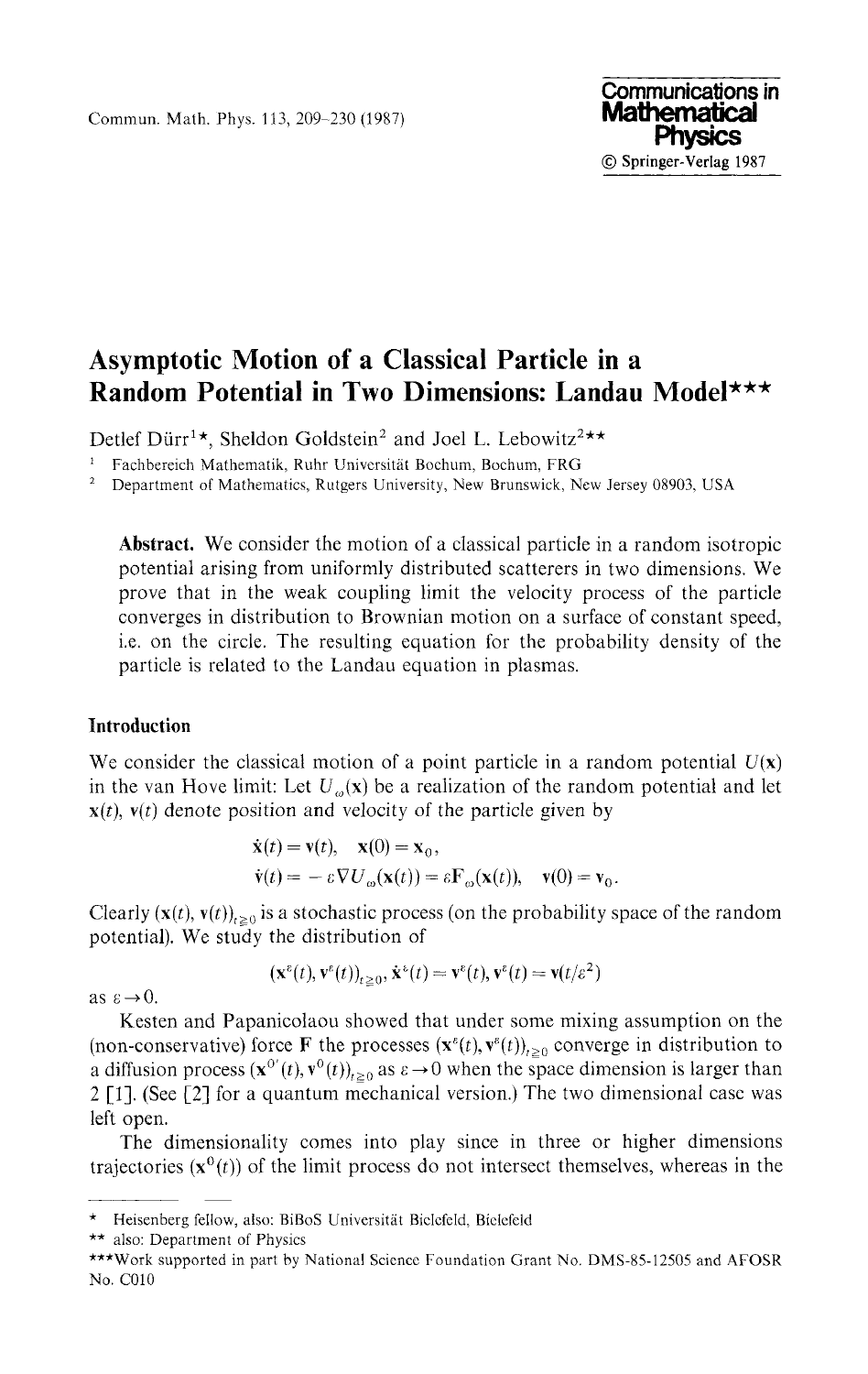two dimensional case they typically will. One may convince oneself easily that the presence of self-intersections contribute strongly to the "Non-markovianness" of the motion, thus "making it harder for the limit to become markovian" if at all.

We prove here the convergence also for the two dimensional system. We restrict ourselves for simplicity to the potential case which in addition to having an intrinsic interest of its own can also be considered as a simplified version of a many body system with weak interactions. A particular example of such a system is a plasma where, under suitable conditions, the dominant dynamical effects are due to the Coulomb interactions at "long" distances which can be treated as weak. The system can then be described by a momentum and energy conserving non-linear Fokker-Planck type equation—the Landau equation. A rigorous derivation of that equation is beyond our reach at the present time, but we expect that some of the ideas developed here will also be useful in the many body case with the same type of "Landau scaling,"  $\varepsilon \rightarrow 0$ .

In this limit the potential energy tends to zero and the limit process  $v^0$  will satisfy  $|v^0| = |v_0|$  by conservation of energy. Furthermore we model the random potential *U* by Poisson distributed scatterers, symmetric finite range potentials *V.* This reduces considerably technicalities in the proof and focuses already on the relevant structure of the motion as arising from many independent scattering events. Instead of scaling the process one may equivalently scale the scatterer field *Uby*

$$
U^{\varepsilon}(\mathbf{x}) = \sum_{\mathbf{r}_i \in \omega} \varepsilon V((\mathbf{x} - \mathbf{r}_i)/\varepsilon^2),
$$

representing a configuration of Poisson points with density  $\rho^i = \varepsilon^{-4}$ ,  $(\varepsilon^{-2d} \text{ in } d)$ dimensions).

We consider  $(\mathbf{x}^{\varepsilon}(t), \mathbf{v}^{\varepsilon}(t))_{t \geq 0}$ , the solutions of

$$
\dot{\mathbf{x}}^{\varepsilon}(t) = \mathbf{v}^{\varepsilon}(t), \quad \mathbf{x}^{\varepsilon}(0) = \mathbf{x}_0,
$$
  

$$
\dot{\mathbf{v}}^{\varepsilon}(t) = -\nabla U^{\varepsilon}(\mathbf{x}^{\varepsilon}(t)), \quad \mathbf{v}^{\varepsilon}(0) = \mathbf{v}_0,
$$

and we prove the convergence to a diffusion process  $(\mathbf{x}^0(t), \mathbf{v}^0(t))_{t \geq 0}$ , where  $\mathbf{v}^0$ describes a Wiener process on the circle with radius *v<sup>0</sup> .*

A brief heuristic argument is as follows: Since  $v(t) \sim v_0$  the time  $\Delta t^{\varepsilon}$  to cross a scattering is roughly *ε 2 .* Therefore the change in velocity due to a single scatterer is

$$
\Delta \mathbf{v} \sim \nabla V^{\varepsilon} \cdot \Delta t^{\varepsilon} \sim \varepsilon^{-1} \varepsilon^2 = \varepsilon.
$$

Assuming that the effect of (the overlapping!) scatterers is approximately additive and noting that the rate at which the particle encounters scatterers is  $\sim \rho^{\epsilon} \varepsilon^2 = \varepsilon^{-2}$ , we obtain that the total variance in time *t* is

$$
\Delta v^2 t \varepsilon^{-2} \sim t.
$$

This Central Limit type argument suggests the Wiener like diffusion on the circle for the velocity. With little extra effort this argument also correctly gives the diffusion constant.

The dimensionality enters if one looks critically at the argument, which involves a weak dependence assumption of the single scattering events. This is drastically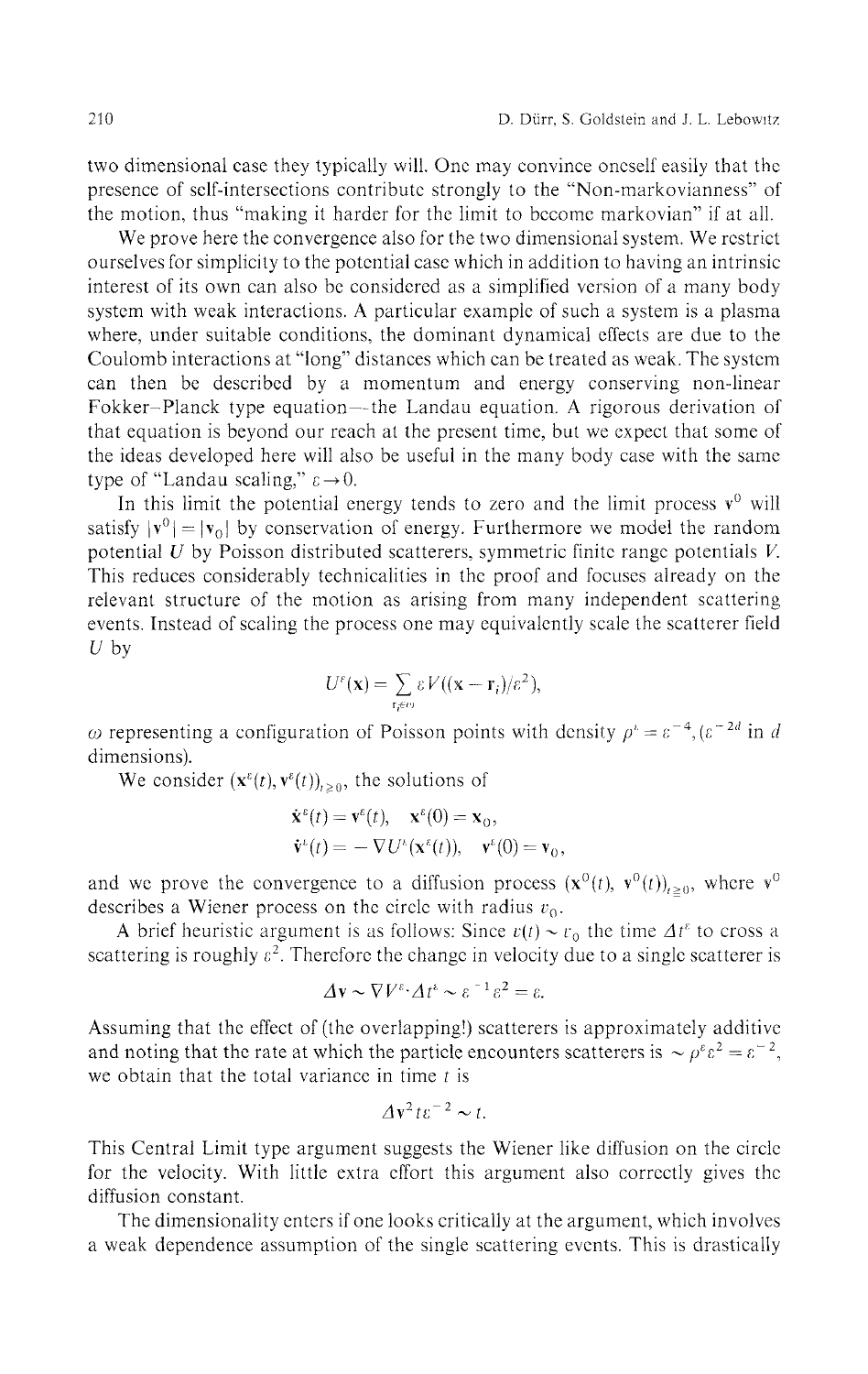violated when the particle trajectory intersects itself. One may convince oneself, however, rather quickly that the paths of the limit position process have no tangential self-intersections. Hence presumably also before the limit self-crossings are transversal and happen only finitely often. Thus the total "area of self-crossings" is  $\sim \varepsilon^4$ , and hence only finitely many scatterers are involved in rescatterings. But since the effect of each scatterer is small ( $\sim \varepsilon$ ) these scatterers should not contribute to the limit.

This simple argument is probabilistic; from analytic arguments given (see  $\lceil 1 \rceil$ ) in terms of perturbation expansions, it is not so immediate how to handle non-markovian effects due to (actually occurring) self-crossings. One sees however rather quickly that the effect of scatterers becomes additive.

An earlier announcement of the result presented here describes a proof built on a markovian approximation and convergence of generators [3]. That (very long) proof is different from the one given here. We prove now convergence via relative compactness of the family of measures induced on path space by  $v^{\epsilon}$  and by the martingale characterization of the limit diffusion [4]. This becomes technically simple through the use of a point process in the description of the motion. The point process describes the places and times at which the particle enters new scatterers. The same technique succeeds in proving the diffusion limit of a heavy particle in an ideal gas in a semi-infinite system with elastic reflection at the boundary in the so-called Brownian motion scaling [5].

In the following section we define the model and give the result. In Sect. **II** we restate the theorem using stopping times which allow for an easy control of the problematic terms in the convergence. In Sect. **Ill** we introduce the point process related to the first entrances of the particle into scatterers, which is then used to express the velocity process. The martingale decomposition of a point process [6], first used in establishing tightness in Sect. IV, plays a central role throughout the proof. In Sect. V we identify a unique limit process through a martingale characterization. We prove in the appendix that the trajectories of the limit position process do not intersect themselves tangentially. This allows us to remove the stopping times from the convergence result.

#### **I. Formulation of the Problem**

Let  $(N, \Omega, F, p^{\epsilon})$ ,  $\epsilon > 0$ , denote a family of Poisson fields in  $\mathbb{R}^2$  with densities  $\rho^{\varepsilon} = \varepsilon^{-4} \rho$ , i.e. the expected number of points in a measurable set  $A \subset \mathbb{R}^2$  is  $E^{\epsilon}(N(A)) = \rho |A|\epsilon^{-A}$ . A point  $\omega \in \Omega$  represents a realisation of points, i.e.  $\omega = {\{r_i\}}_{i \in \mathbb{Z}}$ ,  $\mathbf{r}_i \in \mathbb{R}^2$ .

Let  $V(x)$  be three times differentiable and supported in  $(-1, 1)$ . Then we set for  $\mathbf{x} \in \mathbb{R}^2$ ,

 $V^{\varepsilon}(\mathbf{x}) = \varepsilon V(|\mathbf{x}|/\varepsilon^2)$ 

and

$$
\mathbf{F}^{\varepsilon}(\mathbf{x}) = \frac{1}{\varepsilon} \mathbf{F}(|\mathbf{x}|/\varepsilon^2) = - \nabla V^{\varepsilon}(\mathbf{x}).
$$

We wish to study the motion of a point particle of mass 1 in the random force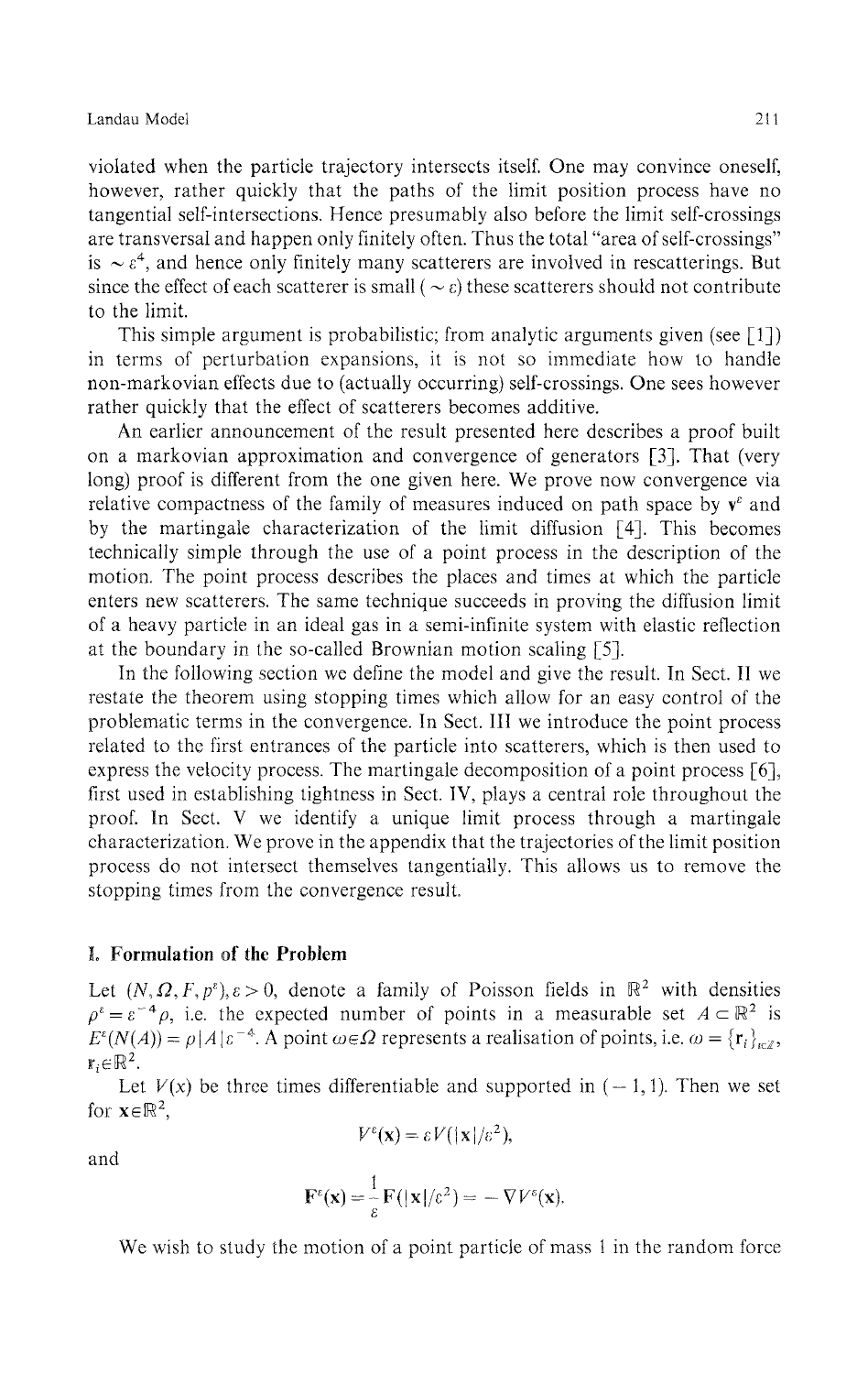field obtained by distributing the "scatterers"  $V^{\varepsilon}$  according to the Poisson distribution with density  $\rho^{\varepsilon}$ . The equations of motion for position x and velocity v are

$$
\frac{d\mathbf{x}^{\varepsilon}(t)}{dt} = \mathbf{v}^{\varepsilon}(t), \quad \mathbf{x}^{\varepsilon}(0) = 0,
$$
\n(1.1)

$$
\frac{d\mathbf{v}^{\epsilon}(t)}{dt} = \sum_{\mathbf{r}_{i}\in\omega} \mathbf{F}^{\epsilon}(\mathbf{x}^{\epsilon}(t) - \mathbf{r}_{i}), \quad \mathbf{v}^{\epsilon}(0) = \mathbf{v}_{0}. \tag{1.2}
$$

The "overlap lemma" below ensures that the sum in  $(1.2)$  is  $P^{\epsilon}$ -almost surely finite for all  $\varepsilon > 0$ . Hence (1.1) and (1.2) define uniquely a family of stochastic processes  $(\mathbf{x}^{\varepsilon}(t), \mathbf{v}^{\varepsilon}(t))_{t \geq 0}$  on  $(\Omega, \mathcal{F}, P^{\varepsilon})$ .

We wish to study the limit in law of these processes as  $\varepsilon \to 0$ . Since  $\mathbf{x}^{\varepsilon}(t)$  is obtained from  $\mathbf{v}^{\varepsilon}(t)$  by integration we need only consider the convergence in law of  $(\mathbf{v}^{\epsilon}(t))_{t\geq 0}$  [7].

We shall prove

**(1.3) Theorem.** The family of processes  $(v^{\epsilon}(t))_{t\geq0}$  converges as  $\varepsilon \rightarrow 0$  in law to a  $W$ iener process  $(\mathbf{v}(t))_{t\geq 0}$  on the circle of radius  $v_0^-$  with diffusion constant

$$
D = \frac{\pi \rho}{v_0} \int dk \, k^2 |\hat{V}(k)|^2,
$$
\n(1.4)

and  $\hat{V}$  denoting the Fourier transform of V.

(1.5) *Remark.* For  $\mathbf{p} = (p_1, p_2) \in \mathbb{R}^2$ , let  $\nabla_p = (\partial/\partial p_1, \partial/\partial p_2)$ ,  $p = |\mathbf{p}|$ . The generator of the limit process  $(v(t))_{t\geq0}$  reads on  $C_0^{\infty}(\mathbb{R}^2)$ :

$$
L = \pi \rho \nabla_p \cdot \int d^2 \mathbf{k} \, \mathbf{k} \, \delta(\mathbf{k} \cdot \mathbf{p}) |\hat{V}(k)|^2 \cdot \nabla_p, \tag{1.6}
$$

where **kk** denotes the tensor product. In polar coordinates  $\mathbf{p} = (p, \phi)$ ,

$$
L = D \partial^2 / \partial \phi^2.
$$

#### **II. A Stopping Time Version**

We choose an arbitrary  $T > 0$  and prove convergence in law of  $(v^{\epsilon}(t))_{t \in [0,T]} = (v^{\epsilon}(t))$ We shall introduce stopping times which may be removed for  $(v(t))$  and prove the theorem for the stopped process.

First we realize the processes  $(v^{\epsilon}(t))$  and  $(v(t))$  on  $C[0, T]^2$ ,  $\mathscr{B}(C[0, T]^2)$  with induced measures  $v^k$ ,  $v$ . The convergence in law of  $(v^{\varepsilon}(t))$  to  $(v(t))$  means weak convergence of the measures  $v^{\varepsilon}$  to v as  $\varepsilon \to 0$  [7].

For 
$$
\mathbf{p} \in C[0, T]^2
$$
, let  $\mathbf{Q}(t) = \int_0^t \mathbf{p}(u) du$  and define for any  $a > 0$  and angle  $\phi$ ,  
\n
$$
\tau_{\phi,a} = \inf \left\{ t; \text{ there exists } s; t \ge s \ge 0 \quad \text{and} \quad |\mathbf{Q}(s) - \mathbf{Q}(t)| \le a \right\}
$$
\nand  $\min_{s \le u \le t} \mathbf{p}(s) \cdot \mathbf{p}(u) \le 0$  and  $\frac{|\mathbf{p}(t) \cdot \mathbf{p}(s)|}{p(t)p(s)} \ge \cos \phi \right\}.$  (2.1)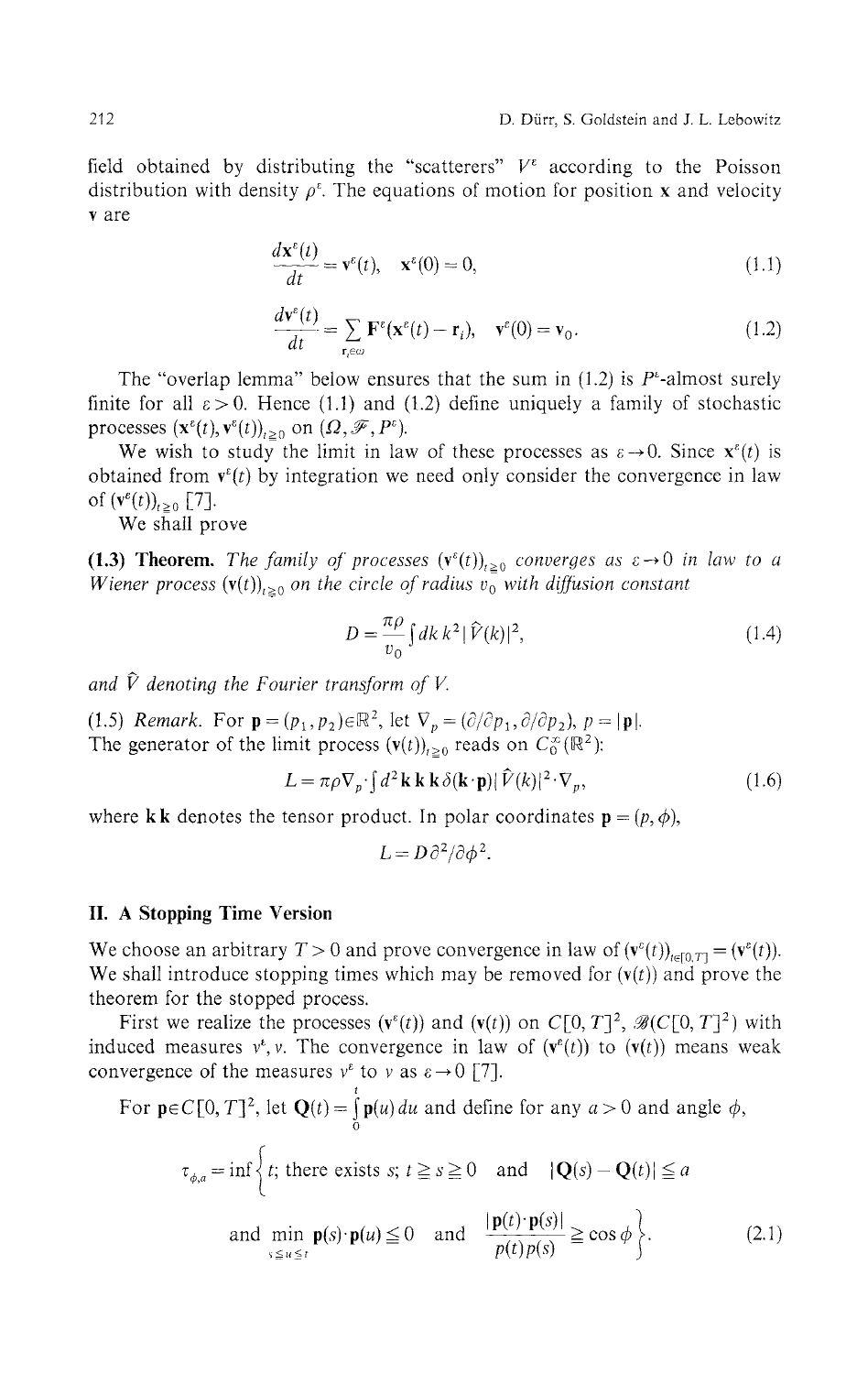If the set is empty we set  $\tau_{\phi,a} = T$ . For *KeN* set

$$
\tau_K = \inf \{ t \ge 0; \text{ there exist } s_1 < t_1, s_2 < t_2, \dots, s_K < t_K, \n t = t_K > \dots > t_1, \text{ for which } \mathbf{Q}(s_1) = \mathbf{Q}(t_1), \dots, \mathbf{Q}(s_K) = \mathbf{Q}(t_K) \}. \tag{2.2}
$$

If the set is empty we set  $\tau_K = T$ .

Finally let

$$
\tau_v = \inf \{ t \ge 0; |p(t) - v_0| \ge v_0/2 \}. \tag{2.3}
$$

Clearly  $v(\tau_v \leq T) = 0$  and the self-crossing lemma in the appendix gives that

$$
\lim_{\phi \to 0 \atop K \to 0} v(\tau_{\phi,a} \le T) = 0, \quad \lim_{K \to \infty} v(\tau_K \le T) = 0. \tag{2.4}
$$

Let

$$
\tau = \tau_v \wedge \tau_{\phi,a} \wedge \tau_K, \tag{2.5}
$$

and define on  $C[0, T]^2$  a map  $\Pi$  by  $\Pi$ **p**(*t*) = **p**( $t \wedge \tau$ ). Then we show that  $\tilde{v}^{\varepsilon} = v^{\varepsilon} \cdot H^{-1}$  converges weakly ( $\rightarrow$ ) to  $\tilde{v} = v \cdot H^{-1}$ , i.e.,

**(2.6)** Lemma.  $\tilde{v}^{\varepsilon} \rightarrow \tilde{v}$  as  $\varepsilon \rightarrow 0$ .

The assertion of Theorem (1.3) follows from (2.6) and (2.4) by standard arguments. (See also [1] for the "removal" of similar stopping times.)

There is a natural representation of the stopping times on  $(\Omega, \mathscr{F}, P^{\varepsilon})$  using the process ( $\mathbf{v}^{\varepsilon}(t)$ ). The stopping times become *ε*-depedent:  $\tau^{\varepsilon}_{\phi,a}, \tau^{\varepsilon}_{K}, \tau^{\varepsilon}_{v}$  and  $\tau^{\varepsilon}$ , and we define the stopped process  $(\mathbf{v}^{\varepsilon}(t \wedge \tau^{\varepsilon})) \equiv (\mathbf{v}^{\varepsilon}_{t})$ . Note that  $\tilde{\mathbf{v}}^{\varepsilon}$  is the measure induced by *ι*  $Λ$  τ<sup>ε</sup>

$$
(\mathbf{v}_t^{\varepsilon})
$$
. We define  $(\mathbf{x}_t^{\varepsilon})$  by  $\mathbf{x}_t^{\varepsilon} = \int \mathbf{v}_s^{\varepsilon} ds$ .

We may describe the features of the stopped process as follows.

(i) When the particle trajectory  $x_t^s$  bends around and comes as close as *a* to its past trajectory, then it will cross itself transversally with an angle larger than *φ.*

(ii) The trajectory does not cross itself more than *K* times.

(iii) The speed of the particle is between  $v_0/2$  and  $3v_0/2$ .

We shall prove (2.6) by first establishing tightness of the family  $(\tilde{v}^{\varepsilon})$ . The existence and determination of the limit will then be obtained from the Stroock-Varadhan martingale characterization of diffusion processes. In both steps we shall exploit the fact that the particle motion is determined by the "almost Poisson" point process related to the times and places at which the particle enters new scatterers. We introduce this point process next.

### **III. The Point Process Description**

The reader should observe that for the following discussion the stopped version of the process is not needed except for convenience to later references.

Let

$$
T_t^{\varepsilon} = \{ \mathbf{x} \in \mathbb{R}^2; |\mathbf{x} - \mathbf{x}_u^{\varepsilon}| \le \varepsilon^2, u \le t \}. \tag{3.1}
$$

 $T_t^{\epsilon}$  contains all the centers of the scatterers which affected the particle motion until time *t.*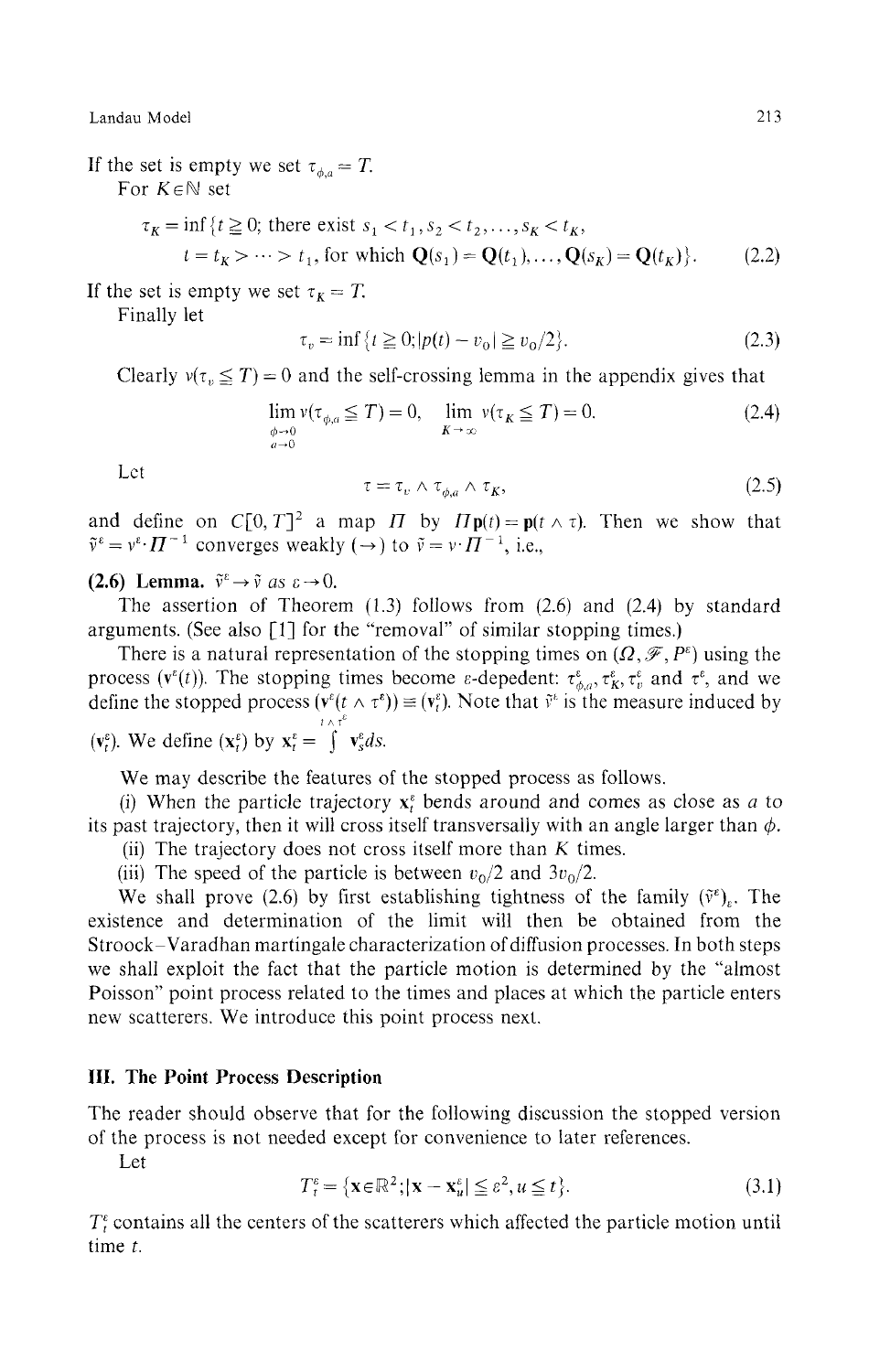214 D. Durr, S. Goldstein and J. L. Lcbowitz

For  $\omega \in \Omega$  let  $\hat{\omega} = \omega - \omega_0$ , where

$$
\omega_t = \omega \cap T_t^{\varepsilon} \tag{3.2}
$$

and for  $\mathbf{r}_i \in \hat{\omega}$  let  $t_i$  be the first hitting time

$$
t_i = \inf\left\{t > 0; \, |\mathbf{x}_t^{\varepsilon} - \mathbf{r}_i| \leq \varepsilon^2\right\}.\tag{3.3}
$$

We associate with  $(\Omega, \mathcal{F}, P^{\varepsilon})$  a point process  $N^{\varepsilon}$  on  $\mathbb{R}^2 \times \mathbb{R}_+$  with realizations  $N_{\omega}^{\varepsilon}(d\mathbf{r}, dt)$  such that for  $f \in C_0(\mathbb{R}^2 \times \mathbb{R})$ ,

$$
N_{\omega}^{\varepsilon}(f) = \int_{\mathbb{R}^2} \int_{\mathbb{R}^+} N_{\omega}^{\varepsilon}(d\mathbf{r}, dt) f(\mathbf{r}, t) = \sum_{\mathbf{r}_i \in \omega} f(\mathbf{r}_i, t_i).
$$
 (3.4)

For every measurable  $A \subset \mathbb{R}^2$ , the collection

$$
N_{\omega}^{\varepsilon}(A, t) = \int_{0}^{t} N_{\omega}^{\varepsilon}(A, du) = N_{\omega}^{\varepsilon}(A, (0, t)) = \sum_{\mathbf{r}_{i} \in \omega_{t} - \omega_{0}} X_{A}(\mathbf{r}_{i})
$$
(3.5)

*ωeΩ,* defines an increasing right continuous jump process in *t.* Note that the last statement requires proof, which consisting of standard "existence of dynamics" type arguments, is omitted.

We use the notation  $N^{\varepsilon}(A, t_{-}) = N^{\varepsilon}(A, (0, t))$  for the left continuous version of the process.

For every  $\omega$ ,  $N^{\varepsilon}_{\omega}(d\mathbf{r},dt)$  describes the positions of the scatterer as well as the times of first entry. Note that the process  $N^{\varepsilon}$  is locally Poisson with rates depending on the past trajectory of the particle.

If we look at the world as seen from the particle, the above point process is conveniently described by a point process on  $S \times \mathbb{R}_+$ , S being the unit circle, where we collect now the points  $t_i$  and  $\sigma_i \in S$  at which the particle enters the scatterer located at  $\mathbf{r}_i$ . The realizations are now measures on  $S \times \mathbb{R}_+$ , denoted by  $N^{\varepsilon}(d\sigma, dt)$ . Clearly both point processes are isomorphic to each other.

We introduced the point process because it comes with a decomposition which goes to the heart of the problem:

Let  $(\mathscr{F}_t)_{t\geq 0}$  denote the increasing family of  $\sigma$ -algebras generated by  $N^{\varepsilon}(A,s)$ ,  $s \le t$ ,  $A \in \mathscr{B}(\mathbb{R}^2)$  and " $\omega_0$ ". Then for every  $\mathscr{F}_t$ -adapted left continuous (in *t*) function f on  $S \times \mathbb{R}_+$  we have that [6]

$$
\int_{S}^{t} N^{\varepsilon}(d\sigma, du) f(\sigma, u) = \int_{S}^{t} M^{\varepsilon}(d\sigma, du) f(\sigma, u) \n+ \int_{S}^{t} \rho^{\varepsilon}(d\sigma, du) f(\sigma, u).
$$
\n(3.6)

where

$$
\int_{S_0}^{t} M(d\sigma, du) f(\sigma \cdot u) = M_t(f)
$$
\n(3.6a)

is an  $\mathscr{F}_t$ -martingale and

$$
\int_{S_0}^{t} \rho^{\varepsilon}(d\sigma, du) f(\sigma, u) = \rho_t^{\varepsilon}(f)
$$
\n(3.6b)

is an  $\mathscr{F}_t$  measurable left continuous process.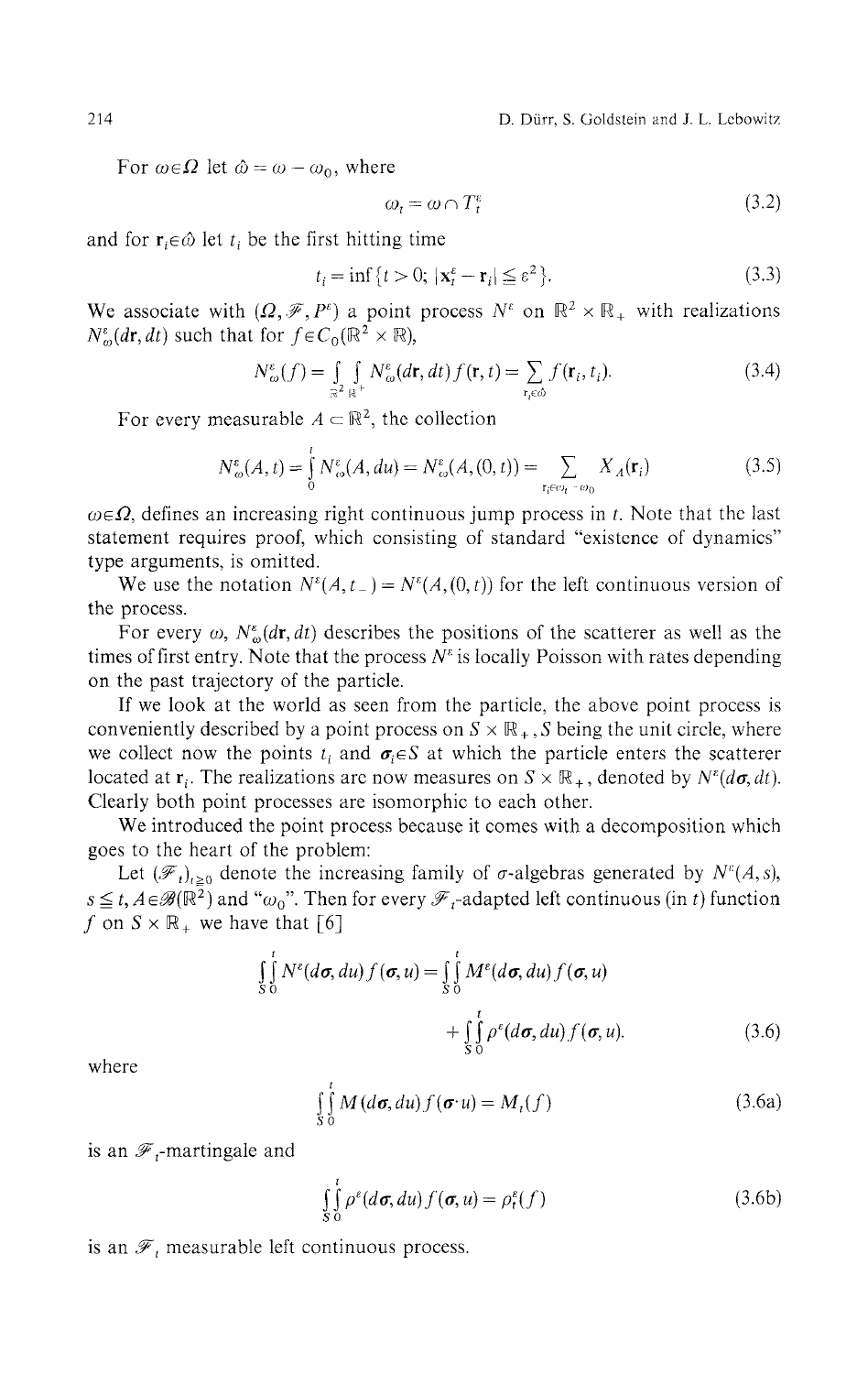Note that  $\rho^{\epsilon}(d\sigma,du)$  (the compensator of  $N^{\epsilon}$  [8]) is the rate at which the particle enters new scatterers. Although it is intuitively quite clear what the rate looks like, one should note that one's intuition uses (correctly so) the strong Markov property [9] of Poisson fields (see also [10]).

We shall now express  $\bf{v}$ , using the above point process. From (1.2), by integration,

$$
\mathbf{v}_t^{\varepsilon} - \mathbf{v}_0 = \sum_{\mathbf{r}_t \in \omega} \int_0^{t \wedge \tau^{\varepsilon}} \mathbf{F}^{\varepsilon}(\mathbf{x}_s^{\varepsilon} - \mathbf{r}_t) ds,
$$
 (3.7)

which by (3.2) and (3.3) is the same as

$$
\mathbf{v}_t^{\varepsilon} - \mathbf{v}_0 = \sum_{\mathbf{r}_t \in \omega_t - \omega_0} \int_{t_i \wedge \tau^{\varepsilon}}^{t \wedge \tau^{\varepsilon}} \mathbf{F}^{\varepsilon}(\mathbf{x}_s^{\varepsilon} - \mathbf{r}_i) \, ds + \Delta \mathbf{v}_0^{\varepsilon}(t)
$$

with

$$
\Delta \mathbf{v}_0^{\varepsilon}(t) = \sum_{\mathbf{r}_i \in \omega_0} \int\limits_0^{t \wedge \tau^{\varepsilon}} \mathbf{F}^{\varepsilon}(\mathbf{x}_s^{\varepsilon} - \mathbf{r}_i) ds
$$

By (3.4) we may write this as

$$
\mathbf{v}_t^{\varepsilon} - \mathbf{v}_0 = \int\limits_{R^2} \int\limits_0^{t \wedge \tau^{\varepsilon}} N^{\varepsilon} (d\mathbf{r}, du) \int\limits_u^{t \wedge \tau^{\varepsilon}} \mathbf{F}^{\varepsilon} (\mathbf{x}_s^{\varepsilon} - \mathbf{r}) ds + \varDelta \mathbf{v}_0^{\varepsilon}(t). \tag{3.8}
$$

Let for *σeS,*

$$
\mathbf{x}_{u,\sigma}^{\varepsilon}(t) = \mathbf{x}_t^{\varepsilon} - \mathbf{x}_u^{\varepsilon} + \boldsymbol{\sigma}\varepsilon^2. \tag{3.9}
$$

Then (3.8) may also be written as

$$
\mathbf{v}_t^{\varepsilon} - \mathbf{v}_0 = \int_S^t \int_0^{t \wedge \tau^{\varepsilon}} N^{\varepsilon}(d\sigma, du) \int_u^{t \wedge \tau^{\varepsilon}} \mathbf{F}^{\varepsilon}(\mathbf{x}_{u,\sigma}^{\varepsilon}(s)) ds + \Delta \mathbf{v}_0^{\varepsilon}(t).
$$
 (3.10)

## **IV. Tightness**

We begin with two estimates.

## **(4.1) Overlap Lemma.** *For neN, let*

$$
S_n^{\varepsilon}(t) = \text{disc of radius } n\varepsilon^2 \text{ around } \mathbf{x}_t^{\varepsilon},
$$

*and let*

$$
N_n^{\varepsilon}(t) = |\omega \cap S_n^{\varepsilon}(t)|
$$

*Then for any*  $\lambda > 0$ ,  $T > 0$  *and*  $\epsilon > 0$ 

$$
P^{\varepsilon}\left(\left\{\sup_{t\leq T} N_n^{\varepsilon}(t)\geq \lambda\right\}\right) \leq \left[\frac{1+4\lambda \varepsilon BT}{n\varepsilon^2}+1\right]^2 e^{16n^2(e-1)\rho}e^{-\lambda},\tag{4.2}
$$

*where*

$$
B = \sup |V(x)|.
$$

*Proof.* By conservation of energy (we set  $v_0 = 1$ )

$$
(v_t^{\varepsilon})^2 \leq 1 + 4\varepsilon \sup_{s \leq t} N_1^{\varepsilon}(s)B.
$$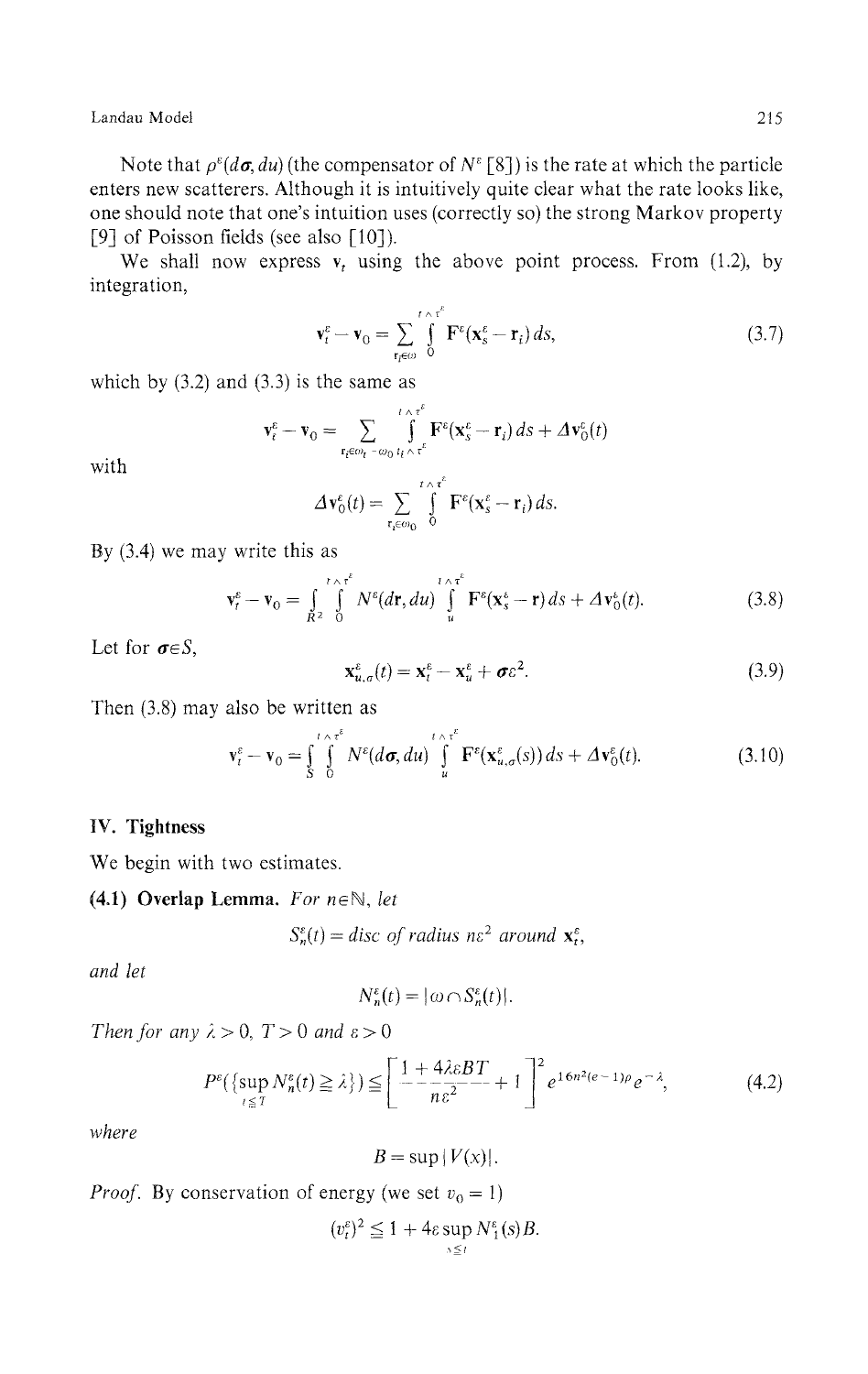Thus for

$$
\tau_{\lambda} = \inf \{ t \ge 0; N_n^{\varepsilon}(t) \ge \lambda \},
$$
  

$$
\{\tau_{\lambda} > T\} \subset \{ \sup_{t \le T} v_t^{\varepsilon} \le 1 + 4\lambda \varepsilon B \} \subset \{ \sup_{t \le T} x_t^{\varepsilon} \le (1 + 4\lambda \varepsilon B) T \}.
$$

Let for  $x \in \mathbb{R}^2$ ,

 $S_n^{\varepsilon}(\mathbf{x}) =$  disc of radius  $n\varepsilon^2$  around **x**.

and let

 $N_n^{\varepsilon}(\mathbf{x}) = |\omega \cap S_n^{\varepsilon}(\mathbf{x})|.$ 

Then for the square  $\Gamma = [ -(1 + 4\lambda \varepsilon BT), 1 + 4\lambda \varepsilon BT]^2$ , we have from the above that

$$
\{\tau_{\lambda} \leq T\} \subset \{\sup_{\mathbf{x} \in \Gamma} N_n^{\varepsilon}(\mathbf{x}) \geq \lambda\}.
$$

We cover  $\Gamma$  by a lattice of squares  $\gamma_i^e$  of sides  $2n\epsilon^2$ ,  $i = 1, ..., [(1 + 4\lambda \epsilon BT)/n\epsilon^2 + 1]^2$ , so that

$$
\{\sup_{\mathbf{x}\in\Gamma}N_n^{\varepsilon}(\mathbf{x})\geq\lambda\}\subset\{\sup_{\iota}\sup_{\mathbf{x}\in\gamma_i^{\varepsilon}}N_n^{\varepsilon}(\mathbf{x})\geq\lambda\}.
$$

Since

$$
\sup_{\mathbf{x}\in\gamma_i^\varepsilon}N_n^\varepsilon(\mathbf{x})\leq N(\tilde{\gamma}_i^\varepsilon),
$$

where  $\tilde{\gamma}_i^{\epsilon}$  is a square of side 4n $\epsilon^2$  symmetrically covering  $\gamma_i^{\epsilon}$ , we obtain by translation invariance of the Poisson field that

$$
P^{\varepsilon}\left(\{\sup_{t\leq T}N_n^{\varepsilon}(t)\geq \lambda\right\}\right)=\left[\frac{1+4\lambda\varepsilon BT}{n\varepsilon^2}+1\right]^2 P^{\varepsilon}(N(\tilde{\gamma}_i^{\varepsilon})\geq \lambda).
$$

Now (4.2) follows using Markov's inequality for the exponential function.

The second estimate is

**(4.3) Crossing Time Lemma.** Let  $t_n^{\varepsilon}(s)$  and  $\tilde{t}_n^{\varepsilon}(s)$  be the first entrance and exit time *of the particle of the set*  $S_n^{\varepsilon}(s)$ *. Then on* 

$$
\{\sup_{s\leq T}N_{n+1}^{\varepsilon}(s)\leq\lambda\}\cap\{\sup_{s\leq T}v^{\varepsilon}(s)\geq 1/2\},\
$$

*we have for ε < l/16nλB' that*

$$
\tilde{t}_n^{\varepsilon}(s) - t_n^{\varepsilon}(s) \le 4n\varepsilon^2 \tag{4.4}
$$

and

$$
\sup_{s \le T} \sup_{t_n^{\varepsilon}(s) \le t \le \tilde{t}_n^{\varepsilon}(s)} |v^{\varepsilon}(t) - v^{\varepsilon}(t_n^{\varepsilon}(s))| \le 4n\lambda \varepsilon B', \tag{4.5}
$$

*where*

$$
B'=\sup|F(\mathbf{x})|.
$$

*Proof.* By (3.7) for  $t \leq \tilde{t}_n^{\varepsilon}(s)$ 

$$
|\mathbf{v}^{\varepsilon}(t)-\mathbf{v}^{\varepsilon}(t_n^{\varepsilon}(s))| \leq \sum_{\mathbf{r}_t \in \omega \cap S_n^{\varepsilon} + \mathbf{1}^{(s)}} \left| \int_{t_n^{\prime}(s)}^t \mathbf{F}^{\varepsilon}(\mathbf{x}^{\varepsilon}(t') - \mathbf{r}_i) dt' \right|.
$$
 (4.6)

Consider now a particle crossing  $S_n^s(s)$  with constant velocity  $\mathbf{v}^{\varepsilon}_1 = \frac{1}{2} \mathbf{v}^{\varepsilon}(t_n^s(s))$ , entering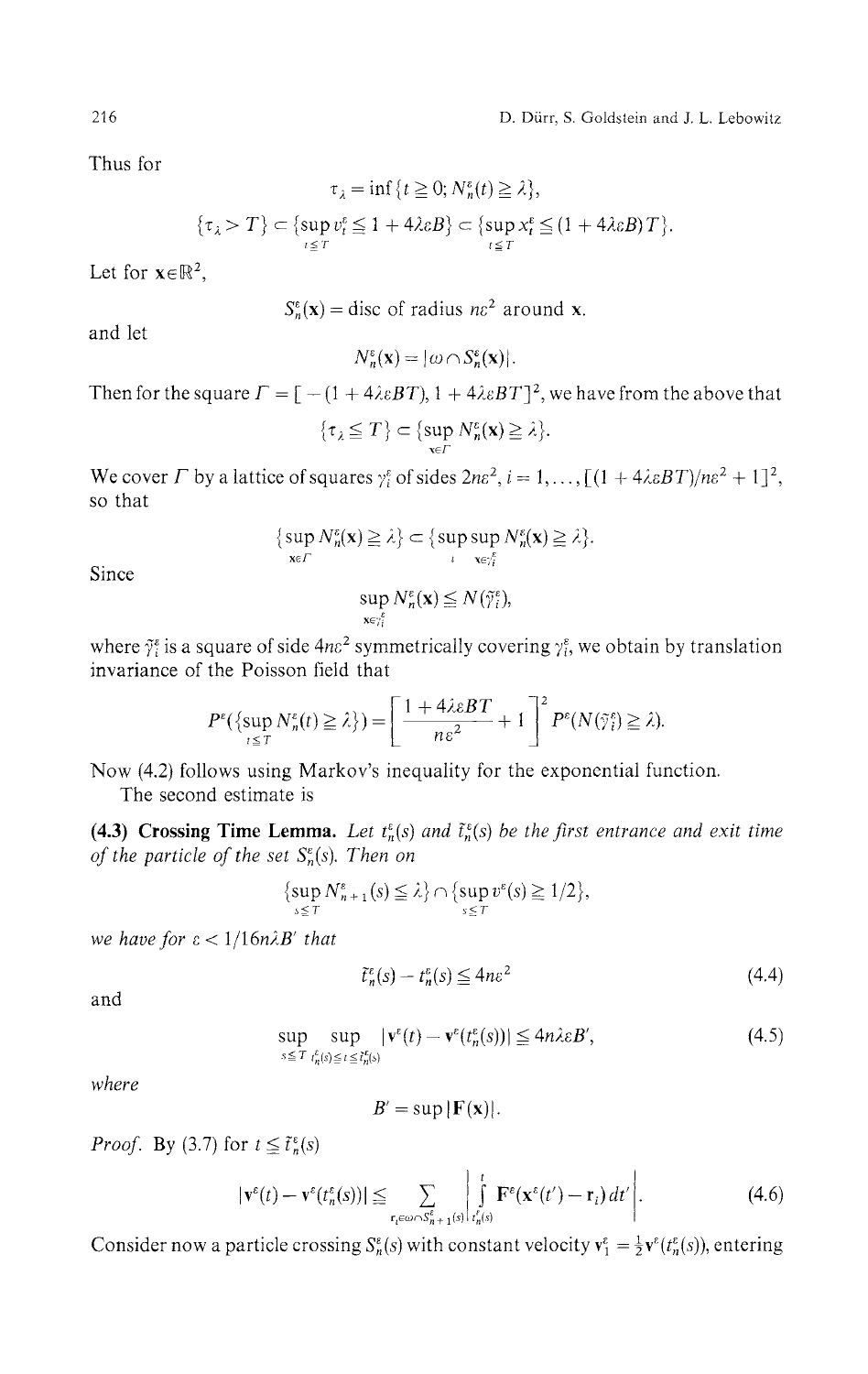at  $t_n^{\varepsilon}(s)$  at  $\mathbf{x}^{\varepsilon}(t_n^{\varepsilon}(s))$ . Then for the exit time  $\hat{t}_n^{\varepsilon}(s)$  of this particle

$$
\hat{t}_n^{\varepsilon}(s) - t_n^{\varepsilon}(s) \le \frac{2n\varepsilon^2}{v_1^{\varepsilon}} \le 4n\varepsilon^2,\tag{4.7}
$$

and for  $t < \hat{t}_n^{\varepsilon}(s)$  we obtain from (4.6) that

$$
|\mathbf{v}^{\varepsilon}(t) - \mathbf{v}^{\varepsilon}_1| \le N_{n+1}^{\varepsilon}(s) \frac{1}{\varepsilon} B' 4n\varepsilon^2.
$$
 (4.8)

Hence on  $\{\sup_{s\leq T} N_{n+1}^{\varepsilon}(s) \leq \lambda\}$  we have that

$$
\mathbf{v}^{\varepsilon}(t)\cdot\frac{\mathbf{v}^{\varepsilon}_{1}}{v^{\varepsilon}_{1}} \geq v^{\varepsilon}_{1} - N^{\varepsilon}_{n+1}(s) 4n\varepsilon B' > \frac{1}{2}v^{\varepsilon}_{1}
$$

for  $\varepsilon$  as stated. Therefore  $\hat{f}_n^{\varepsilon}(s) \geq \tilde{f}_n^{\varepsilon}(s)$  and (4.4) and (4.5) follow.

We are now prepared to prove

**(4.9) Proposition.** The family  $(\tilde{v}^{\varepsilon})_{\varepsilon \geq 0}$  is tight in C[0, T]<sup>2</sup>.

Recall that (4.9) follows when we show the following: For all  $\gamma$ ,  $\eta > 0$ there exists a  $\delta$  such that for  $\varepsilon$  small enough

$$
\mathbf{P}^{\varepsilon}\left\{\sup_{\substack{s,t \leq T \\ |t-s| < \delta}} |\mathbf{v}_t^{\varepsilon} - \mathbf{v}_s^{\varepsilon}| > \gamma \right\} \right\} < \eta. \tag{4.10}
$$

We shall approximate  $v_t^{\varepsilon}$  by a process consisting of those terms which are relevant for the limit. The irrelevant terms vanish in probability as  $\varepsilon \to 0$ . Therefore (4.10) will in fact be established for the relevant part (see (4.24) below).

Let  $S^{\varepsilon}$  denote the circle of radius  $\varepsilon^2$ . We define for  $\sigma \in S$ 

$$
t_{u,\sigma}^{\varepsilon} = \inf \left\{ t > u; \mathbf{x}_{u,\sigma}^{\varepsilon}(t) \notin S^{\varepsilon}(\mathbf{x}_{u}^{\varepsilon} - \boldsymbol{\sigma} \varepsilon^{2}) \right\} A \tau^{\varepsilon}.
$$
 (4.11)

By (3.10)  
\n
$$
\mathbf{v}_{t}^{\varepsilon} - \mathbf{v}_{s}^{\varepsilon} = \int_{S}^{t} \int_{s \wedge \tau^{\varepsilon}}^{t} N^{\varepsilon} (d\sigma, du) \int_{u}^{t_{u,\sigma}} \mathbf{F}^{\varepsilon} (\mathbf{x}_{u,\sigma}^{\varepsilon}(t')) dt' + \int_{S}^{t} \int_{s \wedge \tau^{\varepsilon}}^{t \wedge \tau^{\varepsilon}} N^{\varepsilon} (d\sigma, du) \int_{t_{u,\sigma}}^{t \wedge \tau^{\varepsilon}} \mathbf{F}^{\varepsilon} (\mathbf{x}_{u,\sigma}^{\varepsilon}(t')) dt' + \int_{S}^{t} \int_{0}^{t} N^{\varepsilon} (d\sigma, du) \int_{s \wedge \tau^{\varepsilon}}^{t \wedge \tau^{\varepsilon}} \mathbf{F}^{\varepsilon} (\mathbf{x}_{u,\sigma}^{\varepsilon}(t')) dt' + \Delta \mathbf{v}_{0}^{\varepsilon}(t) - \Delta \mathbf{v}_{0}^{\varepsilon}(s).
$$
\n(4.12)

For  $\varepsilon \ll a$  (cf. (2.1)), the last three terms concern scatterers which the particle encounters again at occasions of selfcrossings of the particle trajectory and scatterers which at the time  $s \wedge \tau^{\varepsilon}$  overlap  $\mathbf{x}_{s \wedge \tau^{\varepsilon}}^{\varepsilon}$  or which overlap the particle initially. Recall that until  $\tau^{\epsilon}$  only K selfcrossings are possible and that they are transversal with an angle at least as big as *φ.* Therefore we can find a number  $n(\phi, a)$ , not depending on  $\varepsilon$ , such that by virtue of the crossing time lemma (4.3) on

$$
\{\sup_{s\leq T}N_{n(\phi,a)}^{\varepsilon}(s)\leq\lambda\}
$$

sup three rightmost terms in  $(4.12)$   $\leq$   $4KB'n(\phi,a)\lambda\varepsilon$ .  $s,t \leq T$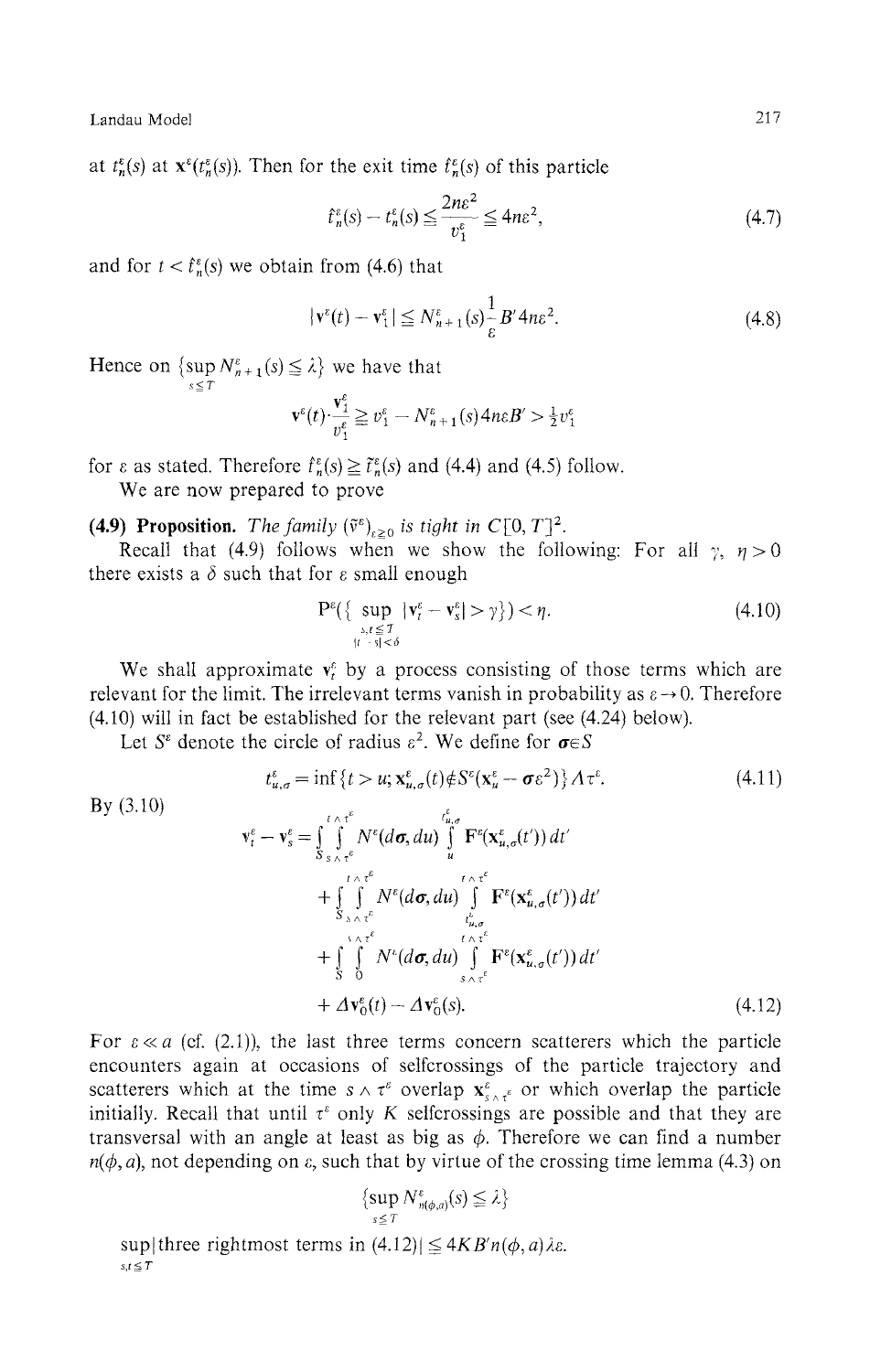By the overlap lemma (4.1) we may choose  $\lambda = \varepsilon^{-\alpha}$ ,  $\alpha < 1$ , and obtain that these terms vanish in probability as  $\varepsilon \rightarrow 0$ .

We consider now the first term on the right of  $(4.10)$ . We wish to exploit here the point process decomposition (3.6). But note that the point measure integrates here an anticipative function so that (3.6a) and (3.6b) do not hold. Our aim is therefore an approximation of the anticipative function by a non-anticipative one.

We first expand the force  $\mathbf{F}^{\varepsilon}$  around

$$
\hat{\mathbf{x}}_{u,\sigma}^{\varepsilon}(t) = \mathbf{v}_u^{\varepsilon}(t-u) + \boldsymbol{\sigma}\varepsilon^2
$$
\n(4.13)

for

$$
u \le t \le t_{u,\sigma}^{\varepsilon} = \inf\left\{t > u; \mathbf{x}_{u,\sigma}^{\varepsilon}(t) \in S^{\varepsilon}(\mathbf{x}_{u}^{\varepsilon} - \boldsymbol{\sigma}\varepsilon^{2})\right\} A \tau^{\varepsilon}.
$$
 (4.14)

(Note that (4.13) describes a straight line.) This yields

$$
\int_{u}^{\ell_{u,\sigma}^{s}} \mathbf{F}^{\varepsilon}(\mathbf{x}_{u,\sigma}^{\varepsilon}(t')) dt' = \int_{u}^{\ell_{u,\sigma}^{s}} \mathbf{F}^{\varepsilon}(\hat{\mathbf{x}}_{u,\sigma}^{\varepsilon}(t')) dt' \n+ \int_{u}^{\ell_{u,\sigma}^{s}} (\mathbf{x}_{u,\sigma}^{\varepsilon}(t') - \hat{\mathbf{x}}_{u,\sigma}^{\varepsilon}(t')) \cdot \nabla \mathbf{F}^{\varepsilon}(\hat{\mathbf{x}}_{u,\sigma}^{\varepsilon}(t')) dt' \n+ \int_{\ell_{u,\sigma}^{s}}^{\ell_{u,\sigma}^{s}} \mathbf{F}^{\varepsilon}(\mathbf{x}_{u,\sigma}^{\varepsilon}(t')) dt' \n+ \int_{\ell_{u,\sigma}^{s}}^{\ell_{u,\sigma}^{s}} \mathbf{I}^{\varepsilon}((\mathbf{x}_{u,\sigma}^{\varepsilon}(t') - \hat{\mathbf{x}}_{u,\sigma}^{\varepsilon}(t')) \cdot \nabla)^{2} \mathbf{F}^{\varepsilon}(\mathbf{y}^{\varepsilon}(u, \sigma, t')), \qquad (4.15)
$$

with  $y^{\epsilon}(u, \sigma, t')$  denoting the mean value in the remainder of Taylor's theorem. Observe that

$$
\int\limits_u^{t_{u,\sigma}^*} \mathbf{F}^\varepsilon(\hat{\mathbf{x}}_{u,\sigma}^{\varepsilon}(t')) dt
$$

is  $\mathscr{F}_u$ -measurable and continuous in *u*.

The other terms of the expansion containing  $x^i_{u,q}(t')$  are still anticipative and we need to expand them further. Before doing this however we discuss the magnitude of the terms we have so far.

By the overlap lemma (4.1) we need only consider the term

$$
\int_{s \wedge \tau^{\epsilon}}^{t \wedge \tau^{\epsilon}} \int_{s \wedge \tau^{\epsilon}} N^{\epsilon} (d\sigma \cdot du) \int_{u}^{t_{u,\sigma}} \mathbf{F}^{\epsilon} (\mathbf{x}_{u,\sigma}^{\epsilon}(t')) dt' \tag{4.16}
$$

on

where we pick *n* large enough 
$$
(n \sim n(\phi, a))
$$
, and where we allow for  $\lambda$  to increase with an inverse power of  $\varepsilon$  less than 1.

 $A_n^\varepsilon = \{ \sup_{s\leq T} N_n^\varepsilon(s) \leq \lambda \},$ 

Note that by (4.13)

$$
\sup_{u \le \tau^{\epsilon}} |\hat{t}_{u,\sigma}^{\epsilon} - u| \le 4\epsilon^2. \tag{4.17}
$$

Furthermore it follows from this and the crossing time lemma (4.3) that there exists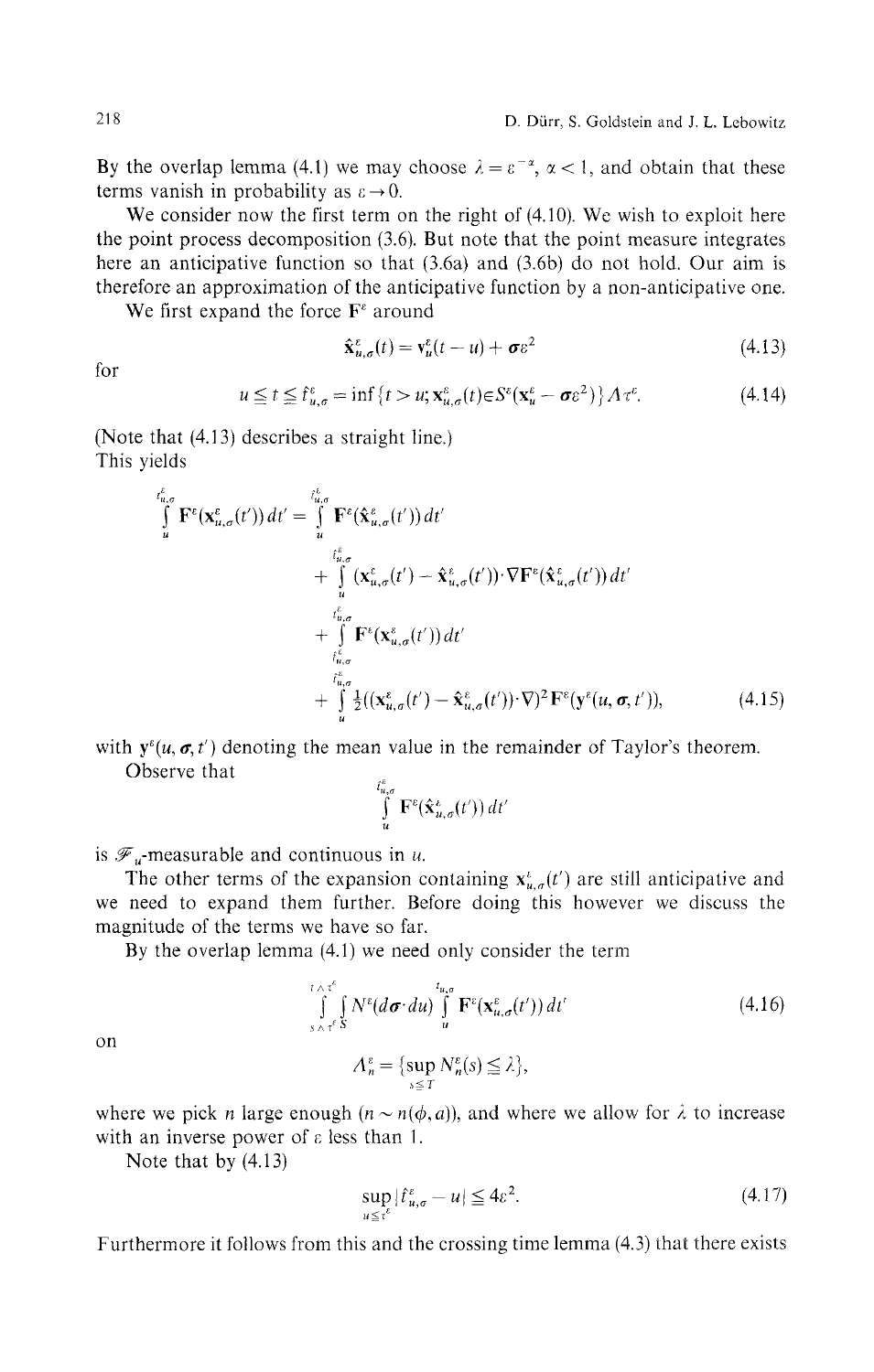a constant  $C \geq 4$  such that on  $\Lambda_n^{\varepsilon}$ ,

$$
\sup_{u \le t' \le t_{u,\sigma}^{\varepsilon}} |\mathbf{x}_{u,\sigma}^{\varepsilon}(t') - \hat{\mathbf{x}}_{u,\sigma}^{\varepsilon}(t')| \le C\lambda \varepsilon^3. \tag{4.18}
$$

Introducing the expansion (4.15) into (4.16) we may now estimate some terms by summing absolute values on  $A_n^{\varepsilon}$ . For the remainder in the Taylor expansion we have on  $A_n^{\varepsilon}$  by (4.17) and (4.18) that

$$
\sup_{s,t\leq T}\left|\int_{S_{s\wedge\tau}}^{t\wedge\tau^{\varepsilon}}N^{\varepsilon}(d\sigma,du)\int_{u}^{t_{u,\sigma}^{\varepsilon}}\frac{1}{2}((\mathbf{x}_{u,\sigma}^{\varepsilon}(t')-\hat{\mathbf{x}}_{u,\sigma}^{\varepsilon}(t'))\cdot\nabla)^{2}\mathbf{F}^{\varepsilon}(\mathbf{y}^{\varepsilon}(u,\sigma,t'))\,dt'\right|
$$
  
\n
$$
\leq N^{\varepsilon}(T)C^{2}\lambda^{2}\varepsilon^{6}B''\varepsilon^{-5}C\varepsilon^{2}=C^{3}\lambda^{2}\varepsilon^{3}N^{\varepsilon}(T)B'',
$$

where

$$
B'' = \sup_{\mathbf{e}_1, \mathbf{e}_2} |\mathbf{e}_1 \cdot \nabla \mathbf{e}_2 \cdot \nabla \mathbf{F}|
$$

and

$$
N^{\varepsilon}(T)=\int_{S}^{T\wedge\tau^{\varepsilon}}N^{\varepsilon}(d\sigma,du).
$$

But by  $(3.6)$ 

$$
P^{\varepsilon}(\{N^{\varepsilon}(T) > \lambda/\varepsilon^2\}) \leq \varepsilon^2 E(N^{\varepsilon}(T))/\lambda = \frac{\varepsilon^2}{\lambda} E\left(\int_{S}^{T} \int_{0}^{\varepsilon} \rho^{\varepsilon}(d\sigma, du)\right)
$$
  

$$
\leq \frac{1}{\lambda} \rho E\left(\int_{0}^{T} \int_{\frac{(\mathbf{v}_u^{\varepsilon})}{(\mathbf{v}_u^{\varepsilon})} \rho^2} - (\mathbf{v}_u^{\varepsilon}) d\sigma \right) du = \frac{1}{\lambda} \rho \frac{3}{2} \pi T
$$

by definition of  $\tau^{\epsilon}$ . (The reader should note that the second inequality would be an equality if there were no selfcrossings. In areas of selfcrossings  $\rho^{\epsilon}(d\sigma, du)$  is zero.)

We may now choose  $\lambda = \varepsilon^{-\alpha}, \alpha < 1/3$  to see that the "sup" above goes in probability to zero as  $\varepsilon \to 0$ .

The third term on the right of (4.15) yields

$$
\sup_{s\leq t\leq T}\left|\int_{s}^{t\wedge\tau^{c}}\int_{s\wedge\tau^{c}}^{t'_{u,\sigma}}N^{c}(d\sigma,du)\int_{t^{c}_{u,\sigma}}^{t^{c}_{u,\sigma}}\mathbf{F}^{c}(\mathbf{x}_{u,\sigma}^{c}(t'))\,dt'\right|.
$$

To estimate this observe first that on  $A_n^{\varepsilon}$  uniformly in u

$$
|\mathbf{x}_{u,\sigma}^{\varepsilon}(t_{u,\sigma}^{\varepsilon})-\hat{\mathbf{x}}_{u,\sigma}^{\varepsilon}(t_{u,\sigma}^{\varepsilon})|\leq C\lambda\varepsilon^{3}
$$

and that

$$
t_{u,\sigma}^{\varepsilon}-u
$$

and thus that for some constant *C*

$$
\sup_{u \leq t \leq t_{u,\sigma}^{\ell}} |\mathbf{v}_{t}^{\varepsilon} - \mathbf{v}_{u}^{\varepsilon}| < C' \lambda \varepsilon
$$

by the crossing time lemma (4.3)

Combining these facts one easily gets that for some constant *C",*

$$
|t_{u,\sigma}^{\varepsilon}-\hat{t}_{u,\sigma}^{\varepsilon}|< C''\lambda\varepsilon^3,
$$

so that

$$
\sup_{\mathbf{f}_{u,\sigma}^{\varepsilon} \leq t \leq t_{u,\sigma}^{\varepsilon}} |\mathbf{x}_{u,\sigma}^{\varepsilon}(t) - \hat{\mathbf{x}}_{u,\sigma}^{\varepsilon}(\hat{t}_{u,\sigma}^{\varepsilon})| < C'' \lambda \varepsilon^{3}.
$$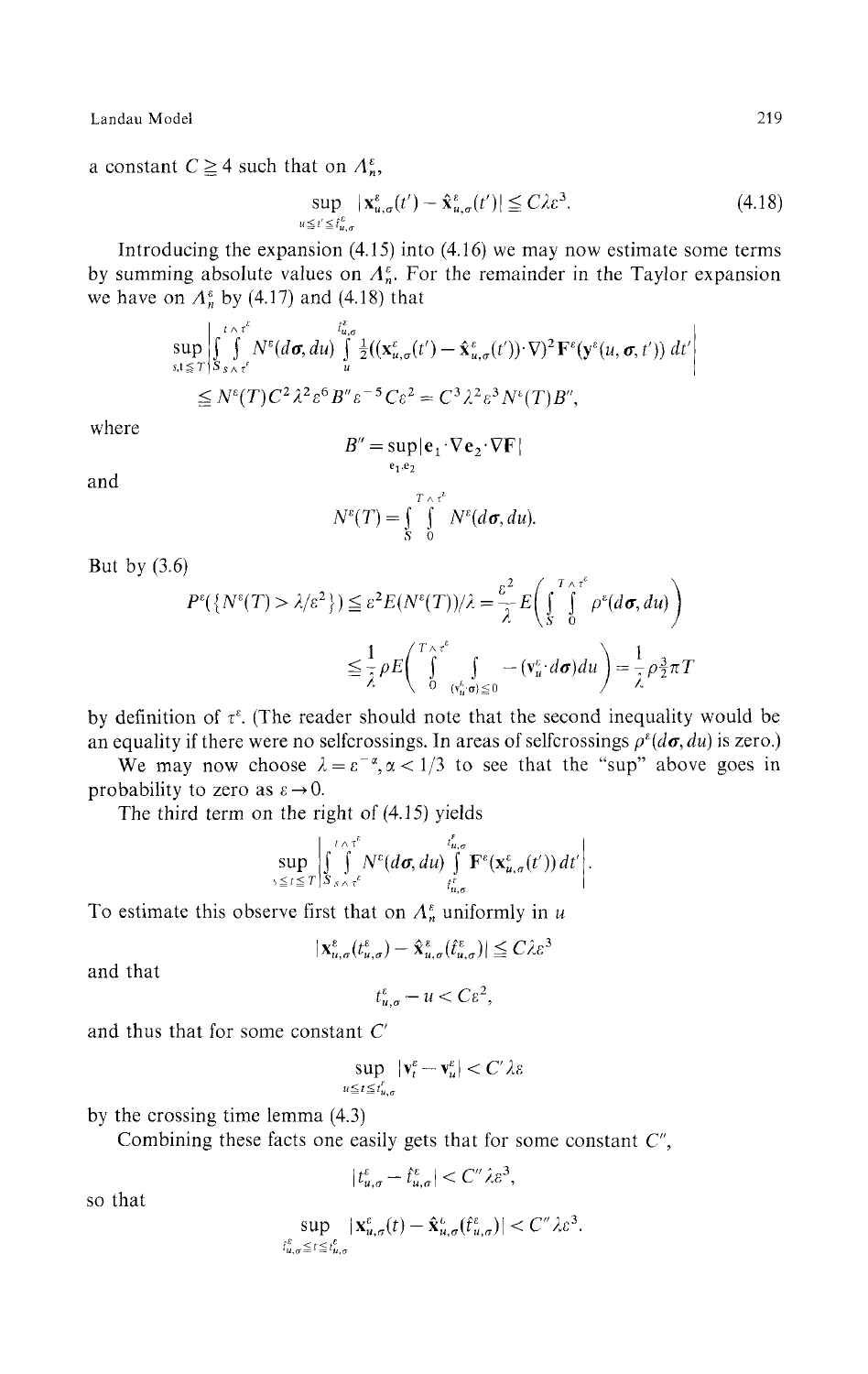But

$$
\sup_{y\in\{x;|x-\delta S^\varepsilon|<\zeta^{\varepsilon\prime}\}\in\zeta^3\}}|F^\varepsilon(y)|=B^\prime C^{\prime\prime}\lambda,
$$

and thus on  $\Lambda_n^{\varepsilon}$  the "sup" above is bounded by  $N^{\varepsilon}(T)C^{\prime\prime}{}^2B^{\prime}\lambda^2\varepsilon^3$ , and we may conclude as before that this term vanishes in probability as  $\varepsilon \to 0$ .

We consider now the first order term in  $(4.15)$ :

$$
\int_{S_{\gamma\wedge\tau^{\varepsilon}}}^{\iota\wedge\tau^{\varepsilon}} N^{\varepsilon}(d\sigma, du) \int_{u}^{i_{u,\sigma}^{\varepsilon}} dt'(\mathbf{x}_{u,\sigma}^{\varepsilon}(t') - \hat{\mathbf{x}}_{u,\sigma}^{\varepsilon}(t')) \cdot \nabla \mathbf{F}^{\varepsilon}(\hat{\mathbf{x}}_{u,\sigma}^{\varepsilon}(t')). \tag{4.19}
$$

A rough estimate gives that (4.19)  $\sim \lambda$  on  $A_n^*$ .

We write

$$
\mathbf{x}_{u,\sigma}^{\varepsilon}(t')-\hat{\mathbf{x}}_{u,\sigma}^{\varepsilon}(t')=\int\limits_{u}^{t'}dt''(\mathbf{v}_{t''}^{\varepsilon}-\mathbf{v}_{u}^{\varepsilon}),
$$

and by (3.10)

$$
\mathbf{x}_{u,\sigma}^{\varepsilon}(t') - \hat{\mathbf{x}}_{u,\sigma}^{\varepsilon}(t') = \int_{u}^{t'} dt'' \left\{ \int_{u}^{t''} \int_{S} N^{\varepsilon}(d\sigma', du') \int_{u'}^{t''} \mathbf{F}^{\varepsilon}(\mathbf{x}_{u',\sigma'}^{\varepsilon}(t''')) dt''' + \int_{0}^{u} \int_{S} N^{\varepsilon}(d\sigma', du') \int_{u}^{t''} \mathbf{F}^{\varepsilon}(\mathbf{x}_{u',\sigma'}^{\varepsilon}(t''')) dt''' + \Delta \mathbf{v}_{0}^{\varepsilon}(t'') - \Delta \mathbf{v}_{0}^{\varepsilon}(u) \right\}.
$$

We insert this in (4.19) and obtain

$$
\int_{S_{\gamma\wedge\tau}\epsilon}^{\epsilon\wedge\tau^{\epsilon}} N^{\epsilon}(d\sigma, du) \int_{u}^{\epsilon^*_{u,\sigma}} dt' \int_{u}^{\epsilon'} dt'' \left\{ \int_{u}^{\epsilon} N^{\epsilon}(d\sigma', du') \int_{u'}^{\epsilon} \mathbf{F}^{\epsilon}(\mathbf{x}^{\epsilon}_{u',\sigma'}(t''')) dt'''\n+ \int_{0}^{u} \int_{S} N^{\epsilon}(d\sigma', du') \int_{u}^{\epsilon} \mathbf{F}^{\epsilon}(\mathbf{x}^{\epsilon}_{u',\sigma'}(t''')) dt'''+ \Delta \mathbf{v}^{\epsilon}_{0}(t'') - \Delta \mathbf{v}^{\epsilon}_{0}(u) \right\}.
$$

This is again in probability close to

$$
\int_{S_{s\wedge\tau}}^{t\wedge\tau^{e}} N^{e}(d\sigma, du) \int_{u}^{t^{e}} dt' \int_{u}^{t'} dt'' \left\{ \int_{u}^{t''} N^{e}(d\sigma', du') \int_{u'}^{t''} \mathbf{F}^{e}(\hat{\mathbf{x}}_{u',\sigma'}^{e}(t''')) dt'''\n+ \int_{u^{-4}\epsilon^{2}}^{u} \int_{S} N^{e}(d\sigma', du') \int_{u}^{t''} \mathbf{F}^{e}(\hat{\mathbf{x}}_{u',\sigma'}^{e}(t''')) dt'''\n\right\},
$$
\n(4.20)

essentially repeating the estimates on  $\Lambda_n^{\varepsilon}$  as before and noting that by (4.4),

$$
\int_{S_{s\wedge\tau}^{\varepsilon}}^{\varepsilon} \int_{S_{s\wedge\tau}^{\varepsilon}}^{\varepsilon} N^{\varepsilon}(d\sigma, du) \int_{u}^{\varepsilon_{u,\sigma}} dt' \int_{u}^{\varepsilon} dt'' \left\{ \int_{0}^{u-4\varepsilon^{2}} \int_{S}^{\varepsilon} N^{\varepsilon}(d\sigma', du') \int_{u}^{\varepsilon} \mathbf{F}^{\varepsilon}(\mathbf{x}_{u',\sigma'}^{\varepsilon}(t''')) dt''' \right. + \Delta \mathbf{v}_{0}^{\varepsilon}(t'') - \Delta \mathbf{v}_{0}^{\varepsilon}(u) \left\}
$$

involves only scatterers which overlap areas of selfintersections or which overlap the particle initially. Hence we may estimate this term in a similar way as below (4.12).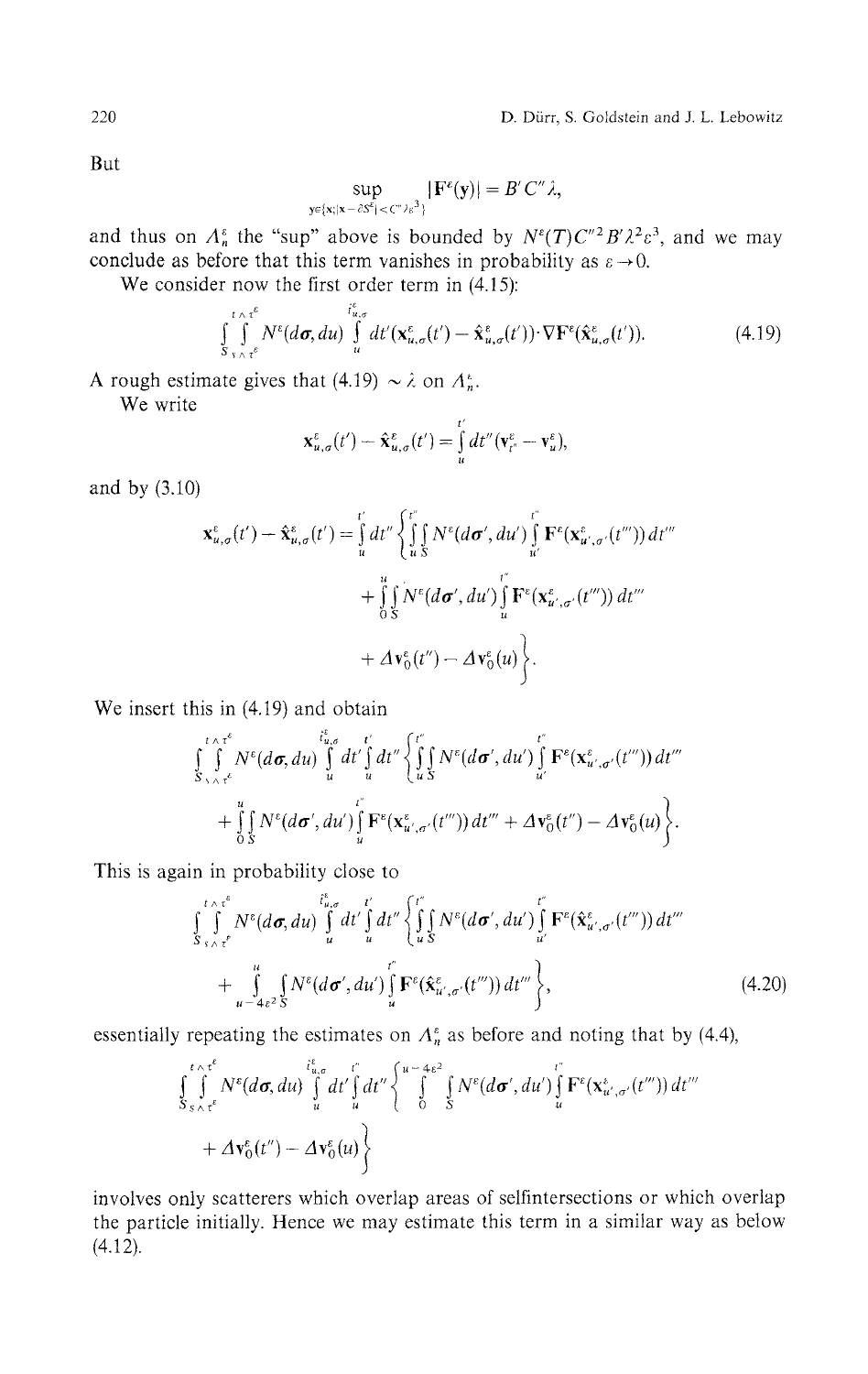In view of (4.20) we set

$$
\mathbf{y}^{\epsilon}_{+}(t) - \mathbf{y}^{\epsilon}_{+}(s) = \int_{S_{\lambda} \wedge \tau^{\epsilon}}^{\tau^{\epsilon}} N^{\epsilon}(d\sigma, du) \int_{u}^{\tau^{\epsilon}_{u,\sigma}} dt' \int_{u}^{\tau^{\epsilon}} dt'' \int_{u}^{\tau^{\epsilon}} N^{\epsilon}(d\sigma', du')
$$
  
\n
$$
\cdot \int_{u'}^{\tau^{\epsilon}} dt''' \mathbf{F}^{\epsilon}(\hat{\mathbf{x}}^{\epsilon}_{u',\sigma'}(t''')) \cdot \nabla \mathbf{F}^{\epsilon}(\hat{\mathbf{x}}^{\epsilon}_{u,\sigma}(t'))
$$
  
\n
$$
= \int_{S_{\lambda} \wedge \tau^{\epsilon}}^{\tau^{\epsilon}_{u,\sigma}} N^{\epsilon}(d\sigma', du') \left\{ \int_{\gamma \wedge \tau^{\epsilon}}^{u'} N^{\epsilon}(d\sigma, du) \chi(\hat{t}^{\epsilon}_{u,\sigma} \geq u') - \int_{u}^{\tau^{\epsilon}_{u,\sigma}} dt' \int_{u'}^{\tau^{\epsilon}} dt'' \int_{u'}^{\tau^{\epsilon}} dt'' \mathbf{F}^{\epsilon}(\hat{\mathbf{x}}^{\epsilon}_{u',\sigma'}(t''')) \cdot \nabla \mathbf{F}^{\epsilon}(\hat{\mathbf{x}}^{\epsilon}_{u,\sigma}(t')) \right\}
$$
  
\n
$$
= \int_{S_{\lambda} \wedge \tau^{\epsilon}}^{\tau^{\epsilon}_{u,\sigma}} N^{\epsilon}(d\sigma', du') \left\{ \Delta \mathbf{v}^{\epsilon}_{+}(u', \sigma') \right\}, \tag{4.21}
$$

where the second equality comes through a change in the order of integration. Note that  $\mathbf{v}^{\varepsilon}_+(\mathbf{u}', \boldsymbol{\sigma}')$  is as function of *u'* adapted and left continuous.

For the second summand in (4.20) we set

$$
\mathbf{y}_{-}^{\varepsilon}(t) - \mathbf{y}_{-}^{\varepsilon}(s) = \int_{S_{s} \wedge \tau^{\varepsilon}}^{\tau \wedge \tau^{\varepsilon}} N^{\varepsilon}(d\sigma, du) \Delta \mathbf{v}_{-}^{\varepsilon}(u, \sigma)
$$
(4.22)

with

$$
\Delta \mathbf{v}_{-}^{c}(u, \boldsymbol{\sigma}) = \int_{u}^{t_{u,\sigma}^{c}} dt' \int_{u}^{t'} dt'' \int_{u - 4\varepsilon^{2}}^{u} \int_{S} N^{c}(d\boldsymbol{\sigma}', du')
$$
  
\n
$$
\cdot \int_{u}^{t''} dt''' \mathbf{F}^{c}(\hat{\mathbf{x}}_{u',\sigma'}^{c}(t''')) \cdot \nabla \mathbf{F}^{c}(\hat{\mathbf{x}}_{u,\sigma}^{c}(t'))
$$
  
\n
$$
= \tilde{\Delta} \mathbf{v}_{-}^{c}(u, \boldsymbol{\sigma}) + \int_{u}^{t_{u,\sigma}^{c}} dt' \int_{u}^{t'} dt'' \Delta N^{c}(u)
$$
  
\n
$$
\cdot \int_{u}^{t''} dt''' \mathbf{F}^{c}(\hat{\mathbf{x}}_{u,\sigma}^{c}(t''')) \cdot \nabla \mathbf{F}^{c}(\hat{\mathbf{x}}_{u,\sigma}^{c}(t')), \qquad (4.23)
$$

where in the last equality we split  $\Delta v^{\varepsilon}(u, \sigma)$  into its adapted left continuous part  $\Delta \tilde{v}^{\varepsilon}(u, \sigma)$  and the "jump at u", with

$$
\Delta N^{\varepsilon}(u) = N^{\varepsilon}(S, [0, u]) - N^{\varepsilon}(S, [0, u]).
$$

We are thus led to consider (4.10) for the "processes"  $y^{\varepsilon}_{+}(t)$ ,  $y_{-}(t)$  and

$$
\mathbf{y}_0^{\varepsilon}(t) = \int_S^t \int_0^{\varepsilon} N^{\varepsilon}(d\sigma, du) \int_u^{t_{u,\sigma}^{\varepsilon}} dt' \mathbf{F}^{\varepsilon}(\hat{\mathbf{x}}_{u,\sigma}^{\varepsilon}(t')), \qquad (4.24)
$$

the last one representing the zeroth order term of the expansion (4.15), since we showed that up to terms which vanish in probability when  $\varepsilon \rightarrow 0(\sim)$ ,

 ${\bf v}_t^{\varepsilon} \sim {\bf y}_{+}^{\varepsilon}(t) + {\bf y}_{-}^{\varepsilon}(t) + {\bf y}_{0}^{\varepsilon}(t).$ 

We shall use the following [11]

**(4.25) (Tightness Criterion) Lemma.** Suppose that for all  $\varepsilon > 0$  there exists  $\delta_{\varepsilon} > 0$ *such that*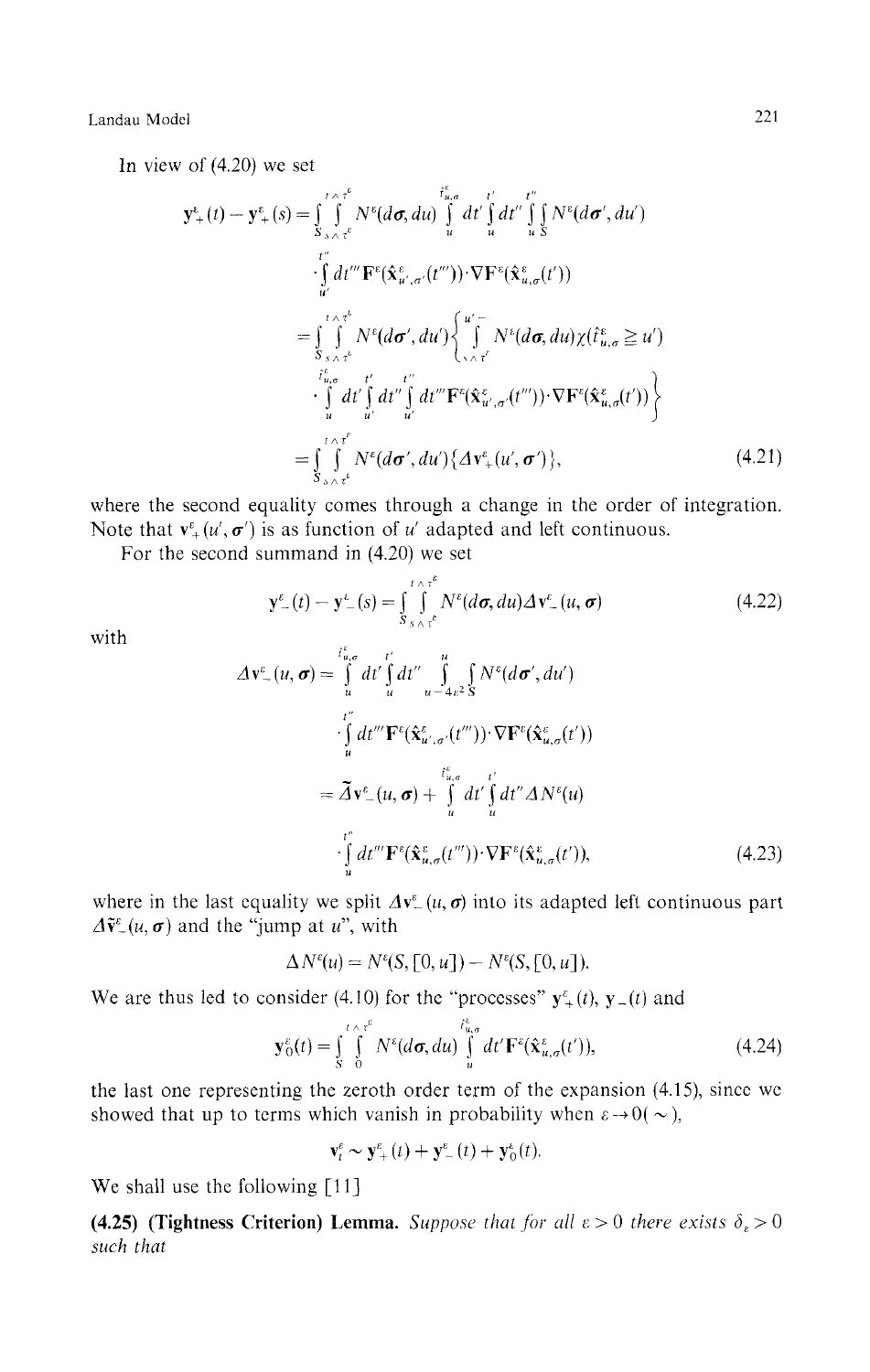(i) there exist  $\beta > 0$ ,  $\zeta > 1$  and  $C > 0$  such that for all  $\varepsilon$  sufficiently small,

$$
E^{\varepsilon}(|\mathbf{y}^{\varepsilon}_{+,-}(t) - \mathbf{y}^{\varepsilon}_{+,-}(s)|^{\beta}) \leq C|t - s|^{\xi},\tag{4.26}
$$

*for all s,t*  $\leq T$  *with*  $|t - s| < \delta_{\epsilon}$ *, and* 

(ii) for every  $\gamma > 0$  and  $\eta > 0$  and  $\varepsilon$  sufficiently small

$$
P^{\varepsilon}\left\{\sup_{\substack{s,t \leq T \\ |s-t| < \delta_{\varepsilon}}} |\mathbf{y}^{\varepsilon}_{+,-}(t) - \mathbf{y}^{\varepsilon}_{+,-}(s)| > \gamma\right\} > \eta. \tag{4.27}
$$

*Then for every y >* 0 *and η >* 0 *there exists δ>0 such that for all ε sufficiently small*

$$
P\left(\left\{\sup_{\substack{s,t\leq T\\s\cdots t^j<\delta}}|\mathbf{y}^{\varepsilon}_{+,-}(t)-\mathbf{y}^{\varepsilon}_{+,-}(s)|>\gamma\right\}\right)>\eta.
$$

Choosing  $\delta_{\varepsilon} = \varepsilon^2$  (4.27) is almost trivial by the overlap lemma (4.1). In fact on  $A_{n}^{\varepsilon}$ it is easily seen that there exists a constant *C* such that

$$
\sup_{\substack{s,t \leq T \\ |s-t| < \delta_{\epsilon}}} |\mathbf{y}^{\epsilon}_{+,-}(t) - \mathbf{y}^{\epsilon}_{+,-}(s)| \leq C \sup_{s \leq T \wedge \tau^{\epsilon}} N^{\epsilon}(S, [s, s + \delta_{\epsilon}]) \lambda \epsilon^2,
$$

and since  $v_t^* \leq \frac{3}{2}$ , the particle cannot cover more area in time  $\delta_t$  than a ball of radius  $\frac{3}{2}\delta_{\epsilon}$ . Hence appealing to the overlap lemma we find another constant C' such that on  $A_n^{\varepsilon}$  the "sup" above is bounded by  $C^{\prime} \lambda^2 \varepsilon^2$  which goes to zero for the allowed values of *λ.*

We establish now (4.26) for  $\delta_k = \varepsilon^2$  and  $\beta = 2$ , starting with  $y^{\varepsilon}$ . Observing (4.22) and (4.23), we obtain

$$
E^{\varepsilon}(|\mathbf{y}^{\varepsilon}_{-}(t)-\mathbf{y}^{\varepsilon}_{-}(s)|^{2})=E^{\varepsilon}\bigg(\bigg\{\int_{S_{\gamma_{\wedge}\gamma_{\varepsilon}}^{\varepsilon_{\varepsilon}}}\int_{\varepsilon_{\omega,\sigma}}^{\varepsilon_{\varepsilon}}N^{\varepsilon}(d\sigma,du)\tilde{\Delta}\mathbf{v}^{\varepsilon}_{-}(u,\sigma) + \int_{S_{\gamma_{\wedge}\gamma_{\varepsilon}}^{\varepsilon_{\varepsilon}}}\int_{S_{\gamma_{\wedge}\gamma_{\varepsilon}}^{\varepsilon}}N^{\varepsilon}(d\sigma,du)\bigg|_{u}^{\varepsilon_{u}}dt'\bigg|_{u}^{\varepsilon_{u}}dt'''\mathbf{F}^{\varepsilon}(\hat{\mathbf{x}}^{\varepsilon}_{u,\sigma}(t''))\n\cdot\nabla\mathbf{F}^{\varepsilon}(\hat{\mathbf{x}}^{\varepsilon}_{u,\sigma}(t'))\bigg|^{2}\bigg)\leq 4\bigg[E^{\varepsilon}\bigg(\bigg\{\int_{S_{\gamma_{\wedge}\gamma_{\varepsilon}}^{\varepsilon}}^{\varepsilon_{\varepsilon}}\rho^{\varepsilon}(d\sigma,du)\Delta\tilde{\mathbf{v}}^{\varepsilon}_{-}(u,\sigma)\bigg\}^{2}\bigg) + E^{\varepsilon}\bigg(\bigg\{\int_{S_{\gamma_{\wedge}\gamma_{\varepsilon}}^{\varepsilon}}^{\varepsilon_{\varepsilon}\gamma_{\varepsilon}}m^{\varepsilon}(d\sigma,du)\Delta\tilde{\mathbf{v}}^{\varepsilon}_{-}(u,\sigma)\bigg\}^{2}\bigg) + E^{\varepsilon}\bigg(\bigg\{\int_{S_{\gamma_{\wedge}\gamma_{\varepsilon}}^{\varepsilon}}^{\varepsilon_{\varepsilon}\gamma_{\varepsilon}}\rho^{\varepsilon}(d\sigma,du)\bigg|_{u}^{\varepsilon_{u}}dt'\bigg|_{u}^{\varepsilon_{u}^{\varepsilon}}dt'''\bigg] + E^{\varepsilon}\bigg(\bigg\{\int_{S_{\gamma_{\wedge}\gamma_{\varepsilon}}^{\varepsilon_{u}}}\int_{\tilde{S}_{\gamma_{\wedge}\gamma_{\varepsilon}}^{\varepsilon_{u}}(t'')\bigg\}^{2}\bigg) + E^{\varepsilon}\bigg(\bigg\{\int
$$

where we used the splitting (3.6) and a binomial inequality. Furthermore the martingale measures integrate continuous  $\mathcal{F}_u$ -measurable functions so that (3.6a)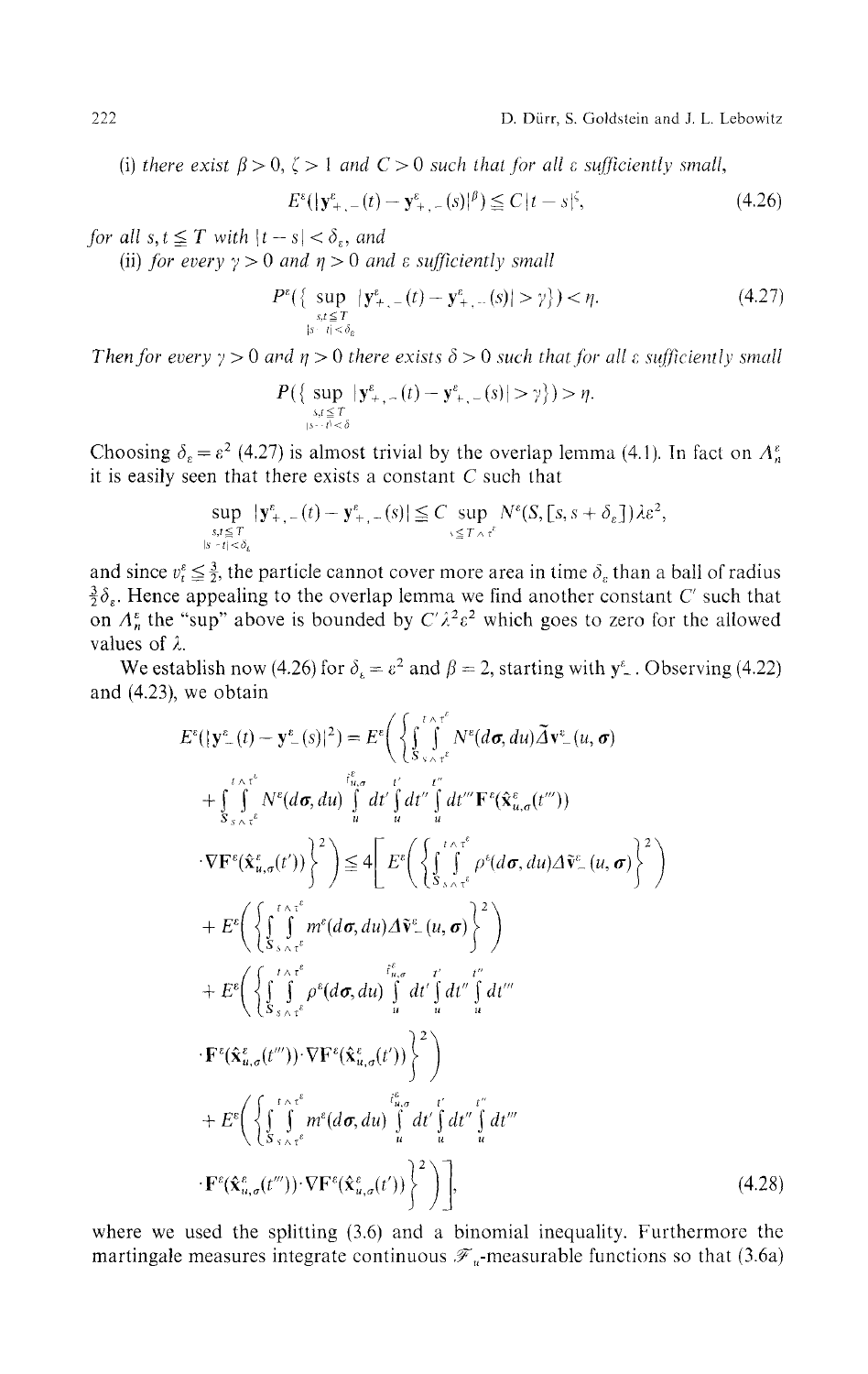holds. We may therefore apply Burkholder-Davis-Gundy inequalities [8], or, since we only take the square, the quadratic variation formula which yields for example that

$$
E^{\varepsilon}\left(\left\{\int_{\mathcal{S}_{s}}^{\infty} \int_{\gamma \wedge \tau^{\varepsilon}}^{\infty} m^{\varepsilon}(d\sigma, du) \tilde{\Delta} \mathbf{v}^{\varepsilon}_{-}(u, \sigma)\right\}^{2}\right) \\
= E^{\varepsilon}\left(\left\{\int_{\mathcal{S}_{s}}^{\infty} \int_{\gamma \wedge \tau^{\varepsilon}}^{\infty} \rho^{\varepsilon}(d\sigma, du) \tilde{\Delta} \mathbf{v}^{\varepsilon}_{-}(u, \sigma)\right\}^{2}\right) \\
= E^{\varepsilon}\left(\left\{\int_{\mathcal{S}_{s}}^{\infty} \int_{\gamma \wedge \tau^{\varepsilon}}^{\infty} \rho^{\varepsilon}(d\sigma, du) \Delta \mathbf{v}^{\varepsilon}_{-}(u, \sigma)\right\}^{2}\right),
$$
\n(4.29)

where the last equality comes from the continuity of the measure  $\rho^*$ .

Before time  $\tau^{\varepsilon}$  we have a simple bound on the rates (cf. below (4.18))

$$
\rho^{\varepsilon}(d\sigma, du) \leq \frac{3}{2}\rho^{\varepsilon}\varepsilon^2 d\sigma du = \frac{3}{2}\rho\varepsilon^{-2} d\sigma du, \quad \sigma \in [0, \pi). \tag{4.30}
$$

Let  $\tilde{N}^{\varepsilon}$  be the Poisson number of points with the density

$$
\tfrac{3}{2}\pi\rho\varepsilon^{-2}du.
$$

Clearly,  $\tilde{N}^{\varepsilon}$  is a Poisson domination of  $N^{\varepsilon}$  for example in the sense of correlation functions (see e.g. |9|).

In view of (4.23) we easily estimate with (4.17), and observing the Poisson domination that, for example

$$
E^{\varepsilon} (A \mathbf{v}^{\varepsilon} - (u, \sigma) \Delta \mathbf{v}^{\varepsilon} - (u', \sigma')) \leq C \varepsilon^4 E (\tilde{N}^{\varepsilon} ([u - 4\varepsilon^2, u + 4\varepsilon^2]) \tilde{N}^{\varepsilon} ([u' - 4\varepsilon^2, u' + 4\varepsilon^2])
$$
  
 
$$
\leq C' \varepsilon^4,
$$

where  $C, C'$  are appropriate constants, the latter coming from Schwartz's inequality and translation invariance.

Thus for the first term on the right of (4.28) we easily get that

$$
E^{\varepsilon}\Bigg(\bigg\{\int_{S\setminus\wedge\tau^{\varepsilon}}^{\tau\wedge\tau^{\varepsilon}}\rho^{\varepsilon}(d\sigma,du)\Delta\mathbf{v}^{\varepsilon}_{-}(u,\sigma)\bigg\}^{2}\Bigg)\leq C''|t-s|^{2}
$$

for some constant C".

Equation (4.29) and all the other terms may be handled the same way, producing  $= 2 \text{ in } (4.26) \text{ for } |t-s| \geq \varepsilon^2.$ 

Next we observe that  $\Delta v^2$  is by (4.17) essentially the same as  $\Delta v^2$ , and to show (4.26) for  $y^{\epsilon}$  is therefore only a repetition of the foregoing without the extra term coming from the "jump at *u*."

Therefore the conclusion of Lemma (4.25) holds, and hence we are left with showing  $(4.10)$  for  $y_0^{\epsilon}$  (cf.  $(4.24)$ ). For this let

$$
T_i^{\epsilon}, \tilde{T}_i^{\epsilon}, i = 1, \ldots, K, T_i^{\epsilon}, \tilde{T}_i^{\epsilon} < \tau^{\epsilon}
$$

denote the first entrance and exit time of the particle of the tube  $T_t^{\epsilon}$ ,  $t \leq T$ , at the *i*-th selfcrossing. We define a new point process  $\hat{N}^{\varepsilon}(d\sigma, du)$  by

$$
N^{\varepsilon}(d\sigma, du) = N^{\varepsilon}(d\sigma, du)
$$
  
on the set 
$$
NSC = [0, T_1^{\varepsilon}] \cup [\tilde{T}_1^{\varepsilon}, T_2^{\varepsilon}] \cup \cdots
$$
 (4.31)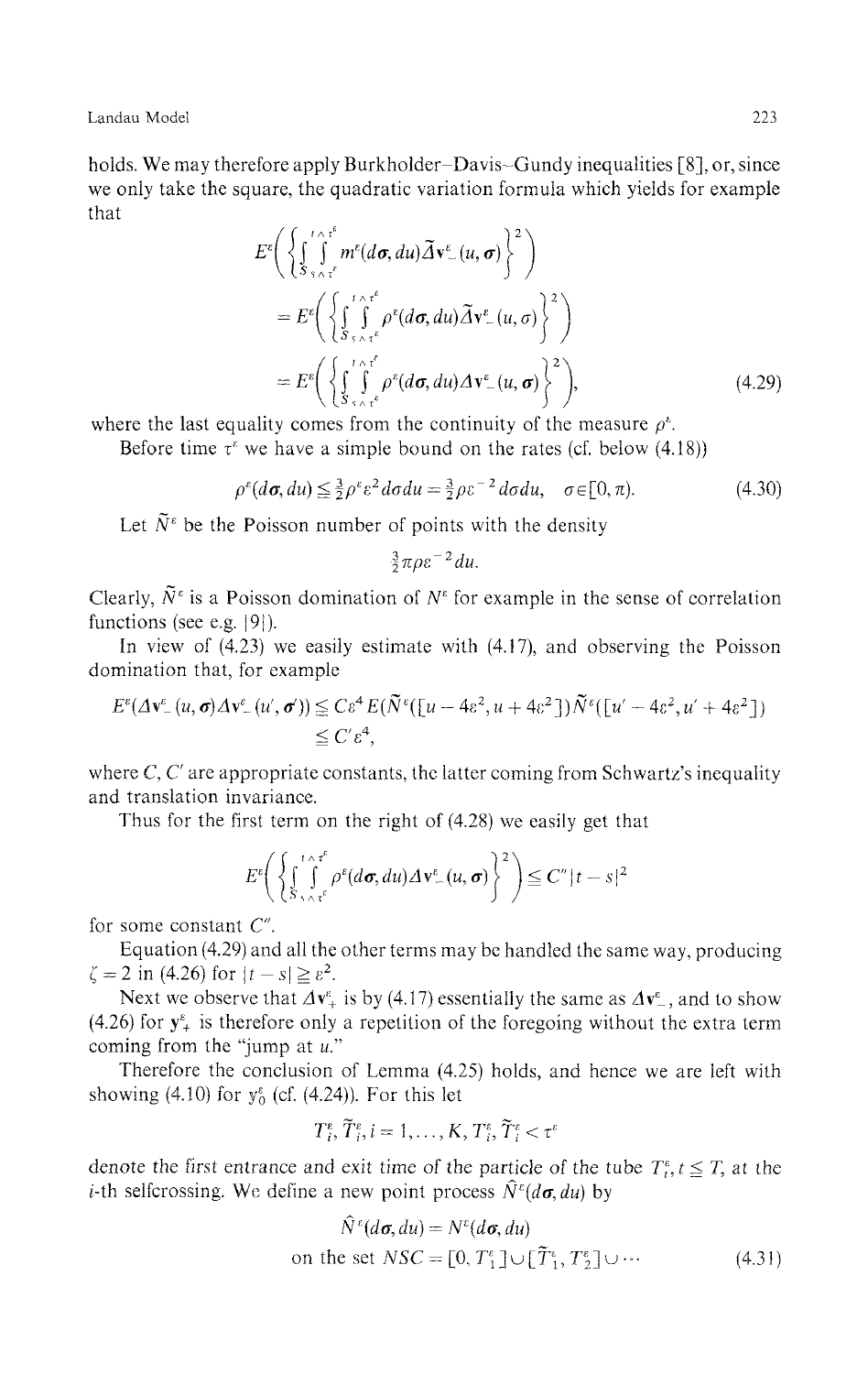and on  $[0, T] - NSC$ ,  $\hat{N}^{\varepsilon}(d\sigma, du)$  is a Poisson point measure with intensity

$$
\hat{\rho}^{\varepsilon}(d\boldsymbol{\sigma}, du) = -\rho \varepsilon^2 \mathbf{v}_u^{\varepsilon} \cdot d\boldsymbol{\sigma} du \vee 0.
$$

We denote the appropriate probability space by  $(\hat{\Omega}, \hat{\mathscr{F}}, \hat{P}^{\varepsilon})(\hat{\mathscr{F}}, \hat{\mathscr{F}})$ .

By the argument on the effect of selfcrossings following (4.12) we need only show (4.10) for

$$
\hat{y}_0^{\varepsilon}(t) = \int_{S}^{t \wedge \tau^{\varepsilon}} \int_{s \wedge \tau^{\varepsilon}}^{t} \hat{N}^{\varepsilon}(d\sigma, du) \int_{u}^{t_{u,\sigma}^{\varepsilon}} \mathbf{F}^{\varepsilon}(\hat{x}_{u,\sigma}^{\varepsilon}(t')) dt'. \tag{4.33}
$$

We shall obtain this by showing (4.26) for  $\hat{\mathbf{y}}_0^{\varepsilon}$ ,  $t - s \geq \varepsilon^2$ . (4.27) follows then almost verbatim as before.

Since the compensator of  $\hat{N}^{\epsilon}(d\sigma, du)$  is given in (4.32), we easily have that by rotational symmetry

$$
\int_{S} \hat{\rho}^{\varepsilon}(d\sigma, du) \int_{u}^{\delta_{u,\sigma}^{\varepsilon}} \mathbf{F}^{\varepsilon}(\hat{\mathbf{x}}_{u,\sigma}^{\varepsilon}(t')) dt' = 0.
$$
\n(4.34)

Hence for  $\gamma > 0$ , by the splitting (3.6) applied to  $\hat{N}^*$  and by (4.34),

$$
\hat{E}^{\varepsilon}(|\mathbf{y}_{0}^{\varepsilon}(t)-\mathbf{y}_{0}^{\varepsilon}(s)|^{2+\gamma})=\hat{E}^{\varepsilon}\Bigg(\Bigg|\int_{S_{\gamma_{\wedge}\tau^{\varepsilon}}}^{\tau_{\alpha,\sigma}^{\varepsilon}}\hat{N}^{\varepsilon}(d\sigma,du)\int_{u}^{t_{u,\sigma}^{\varepsilon}}dt'\mathbf{F}^{\varepsilon}(\hat{\mathbf{x}}_{u,\sigma}^{\varepsilon}(t'))\Bigg|^{2+\gamma}\Bigg)
$$
\n
$$
=\hat{E}^{\varepsilon}\Bigg(\Bigg|\int_{S_{\gamma_{\wedge}\tau^{\varepsilon}}}^{\tau_{\alpha,\tau^{\varepsilon}}}i\hat{m}^{\varepsilon}(d\sigma,du)\int_{u}^{t_{u,\sigma}^{\varepsilon}}dt'\mathbf{F}^{\varepsilon}(\hat{\mathbf{x}}_{u,\sigma}^{\varepsilon}(t'))\Bigg|^{2+\gamma}\Bigg)
$$
\n
$$
\leq C\hat{E}^{\varepsilon}\Bigg(\Bigg|\int_{S_{\gamma_{\wedge}\tau^{\varepsilon}}}^{\tau_{\wedge\tau^{\varepsilon}}}i\hat{\rho}^{\varepsilon}(d\sigma,du)\Bigg(\int_{u}^{t_{u,\sigma}^{\varepsilon}}dt'\mathbf{F}^{\varepsilon}(\hat{\mathbf{x}}_{u,\sigma}^{\varepsilon}(t'))dt'\Bigg)^{2}\Bigg|^{2+\gamma/2}\Bigg)
$$
\n
$$
\leq C'|t-s|^{1+\gamma/2},
$$

where we used the Burkholder-Davis-Gundy inequality on the martingale (note that  $\hat{m}^{\epsilon}$  integrates a continuous  $\hat{\mathcal{F}}_u$ -measurable function) and for the last inequality the bound (4.30) with (4.17) and  $t - s \geq \varepsilon^2$ . C and C' are constants depending on  $\gamma$  and  $B'$ .

Thus Proposition (4.9) holds!

#### **V. The Martingale Problem**

We established tightness of the family  $(\tilde{v}^{\varepsilon})_{\varepsilon > 0}$ . Every limit point of subsequences  $(\tilde{v}^{\varepsilon_n})_{\varepsilon_n}$  has support in C[0, T]<sup>2</sup>. We obtain uniqueness by showing that all limit points satisfy the martingale problem associated with the diffusion process  $\mathbf{v}_t$  given in Theorem (1.3). It is sufficient to establish the martingale problem for the functions  $\mathbf{p}$  and  $\mathbf{p}$   $\mathbf{p}|4$ .

**(5.1) Proposition (Martingale Problem).** *Let L be as in {1.6). For every s,te[0,* T] *and every smooth and bounded cylinder function*  $\phi_s$  *depending only on*  $p(u), u \leq s$ ,  $\mathbf{p} \in C[0, T]^2$  we have that for  $\mathbf{f} = \mathbf{p}$  and  $\mathbf{f} = \mathbf{p} \mathbf{p}$ ,

$$
\lim_{\varepsilon\to 0}\tilde{v}^{\varepsilon}\bigg(\bigg\{\mathbf{f}(\mathbf{p}(t))-\mathbf{f}(\mathbf{p}(s))-\int\limits_{s\wedge\tau}^{t\wedge\tau}L\mathbf{f}(\mathbf{p}(u))du\bigg\}\boldsymbol{\Phi}_{s}\bigg)=0.
$$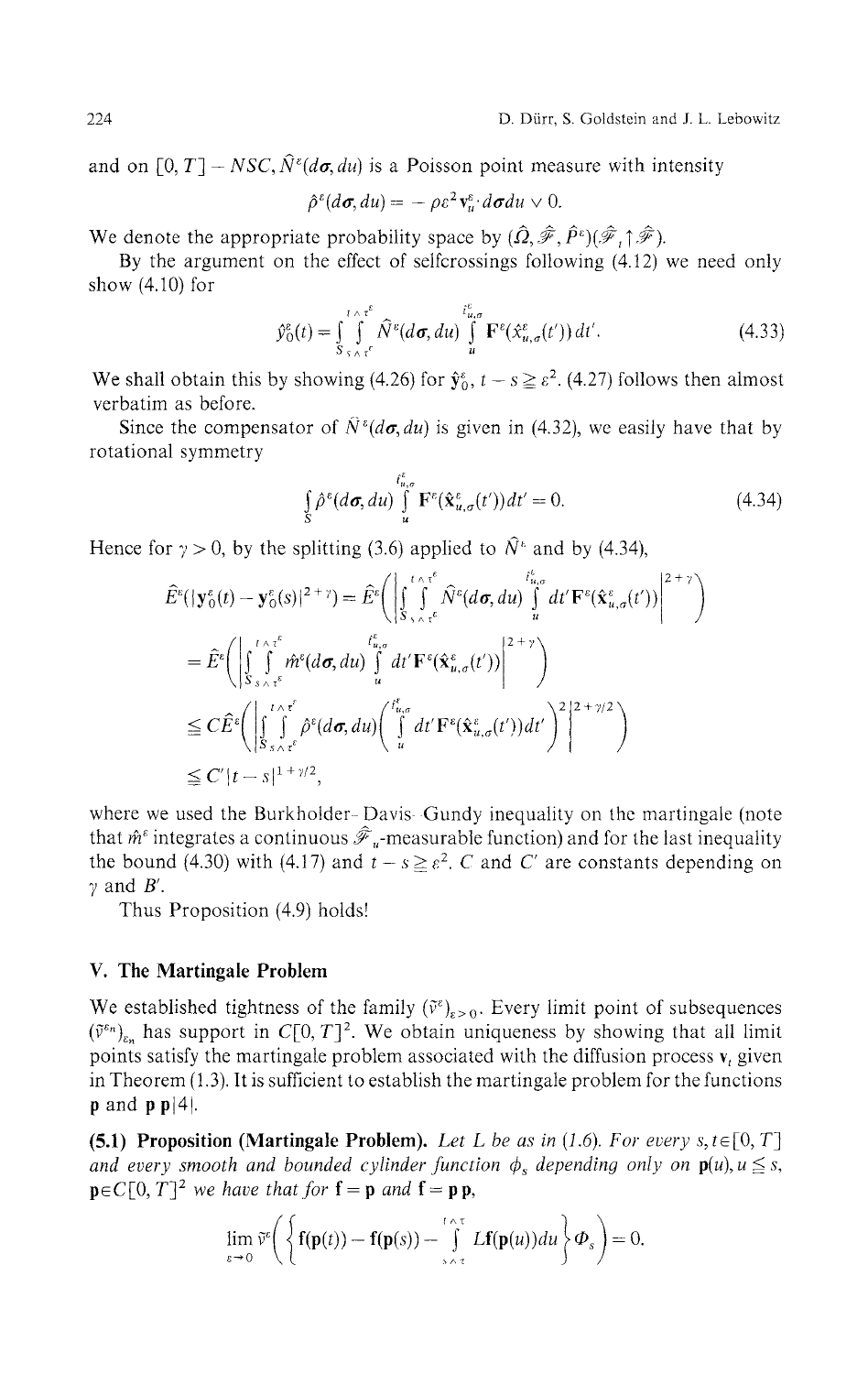*Proof.* By (1.6)

$$
L\mathbf{p} = \pi \rho \nabla_p \cdot \int d^2 \mathbf{k} \, \mathbf{k} \, \delta(\mathbf{k} \cdot \mathbf{p}) |\hat{V}(k)|^2, \tag{5.2}
$$

$$
L\mathbf{p}\mathbf{p} = 2\pi\rho \nabla_p \cdot \int d^2\mathbf{k}\mathbf{k}\mathbf{k} \delta(\mathbf{k}\cdot\mathbf{p}) |\hat{V}(k)|^2 \mathbf{p}.
$$
 (5.3)

To show (5.1) for  $f = p$  is equivalent to showing that

 $\lambda$ 

$$
\lim_{\varepsilon \to 0} E^{\varepsilon} \left( \left( \mathbf{v}_{t}^{\varepsilon} - \mathbf{v}_{s}^{\varepsilon} - \int_{s \wedge \tau^{\varepsilon}}^{t \wedge \tau^{\varepsilon}} L \mathbf{v}_{u}^{\varepsilon} ds \right) \boldsymbol{\Phi}_{s}^{\varepsilon} \right) = 0, \tag{5.4}
$$

where  $\Phi_{s}^{\varepsilon}$  is the function  $\Phi$  at  $\mathbf{p} = \mathbf{v}^{\varepsilon}$ .

By (4.12)

$$
E^{\varepsilon}((\mathbf{v}_{t}^{\varepsilon}-\mathbf{v}_{s}^{\varepsilon})\boldsymbol{\Phi}_{s}^{\varepsilon})=E^{\varepsilon}\Bigg(\bigg\{\int_{S_{s\wedge\tau}}^{\tau\wedge\tau^{\varepsilon}}N^{\varepsilon}(d\boldsymbol{\sigma},du)\int_{u}^{\varepsilon_{u,\sigma}^{\varepsilon}}dt'\mathbf{F}^{\varepsilon}(\mathbf{x}_{u,\sigma}^{\varepsilon}(t'))\bigg\}\boldsymbol{\Phi}\Bigg)+o(1),\qquad(5.5)
$$

where  $o(1)$  accounts for the selfcrossing and overlap terms in (4.12): By the argument below (4.12) and the overlap lemma (4.3) we obtain easily that these terms are bounded in  $L^1(dP^{\varepsilon})$  by

$$
C\lambda \varepsilon + C' T \frac{1}{\varepsilon} E^{\varepsilon}(\sup_{s \le T} N^{\varepsilon}_{n(\phi,a)}(s) \chi(\sup_{s \le T} N^{\varepsilon}_{n(\phi,a)}(s) > \lambda))
$$
  
=  $C\lambda \varepsilon + C' T \frac{1}{\varepsilon} \int_{\lambda}^{\infty} P^{\varepsilon}(\sup_{s \le T} N^{\varepsilon}_{n(\phi,a)}(s) > x) dx = o(1),$  (5.6)

where C, C' are appropriate constants depending on  $\Phi$ , B' and  $n(\phi, a)$  and  $\lambda \sim \varepsilon^{-a}$ ,  $\alpha < 1$ .

Introducing now the expansion (4.15) into (5.5) we arrive in accordance with (4.24) by estimates very similar to (5.6) at

$$
E^{\varepsilon}((\mathbf{v}^{\varepsilon}_t-\mathbf{v}^{\varepsilon}_s)\boldsymbol{\Phi}^{\varepsilon}_s)=E^{\varepsilon}((\mathbf{y}^{\varepsilon}_{-}(t)-\mathbf{y}^{\varepsilon}_{-}(s)+\mathbf{y}^{\varepsilon}_{+}(t)-\mathbf{v}^{\varepsilon}_{+}(s)-\hat{\mathbf{y}}^{\varepsilon}_{0}(t)-\hat{\mathbf{y}}^{\varepsilon}_{0}(s))\boldsymbol{\Phi}^{\varepsilon}_s)+o(1),
$$

where we substituted  $(4.21)$ ,  $(4.22)$  and already did the step  $(4.33)$ . But by  $(4.34)$ and the martingale property

$$
E^{\varepsilon}((\hat{\mathbf{y}}_{0}^{\varepsilon}(t)-\hat{\mathbf{y}}_{0}^{\varepsilon}(s))\boldsymbol{\Phi}_{s}^{\varepsilon})=0.
$$

Now define  $\hat{y}_{+,-}^{\varepsilon}$  by replacing everywhere  $N^{\varepsilon}$  by  $\hat{N}^{\varepsilon}$  in  $\mathbf{y}_{+,-}$ , which we can do at the cost of another error  $o(1)$ , essentially repeating the arguments of before. We shall therefore show that

$$
\lim_{\varepsilon \to 0} \hat{E}^{\varepsilon} \bigg( \Phi^{\varepsilon}_{s} \bigg( \int_{S_{\gamma} \wedge \tau^{\varepsilon}}^{\tau \wedge \tau^{\varepsilon}} \hat{N}^{\varepsilon} (d\sigma, du) \{ \Delta \hat{v}_{-}(u, \sigma) + \Delta \hat{v}_{+}(u, \sigma) \} \bigg) \bigg) = 0, \tag{5.7}
$$

and that

$$
\lim_{\varepsilon \to 0} \hat{E}^{\varepsilon} \bigg( \Phi^{\varepsilon}_{s} \bigg( \int_{S}^{t \wedge \tau^{\varepsilon}} \hat{N}^{\varepsilon} (d\sigma, du) \int_{u}^{t_{u,\sigma}^{\varepsilon}} dt' \int_{u}^{t'} dt'' \int_{u}^{t''} dt'''
$$

$$
\cdot \mathbf{F}^{\varepsilon} (\hat{\mathbf{x}}_{u,\sigma}^{\varepsilon} (t''')) \cdot \nabla \mathbf{F}^{\varepsilon} (\hat{\mathbf{x}}_{u,\sigma}^{\varepsilon} (t')) - \int_{S \wedge \tau^{\varepsilon}}^{t \wedge \tau^{\varepsilon}} L \mathbf{v}_{u}^{\varepsilon} du \bigg) \bigg) = 0.
$$
(5.8)

We start with (5.7). Recall that (in view of (4.21) and (4.23))  $\hat{N}^{\epsilon}$  integrates in (5.7) only adapted left continuous processes; thus decomposing  $\hat{N}^{\epsilon}$  as in (3.6) the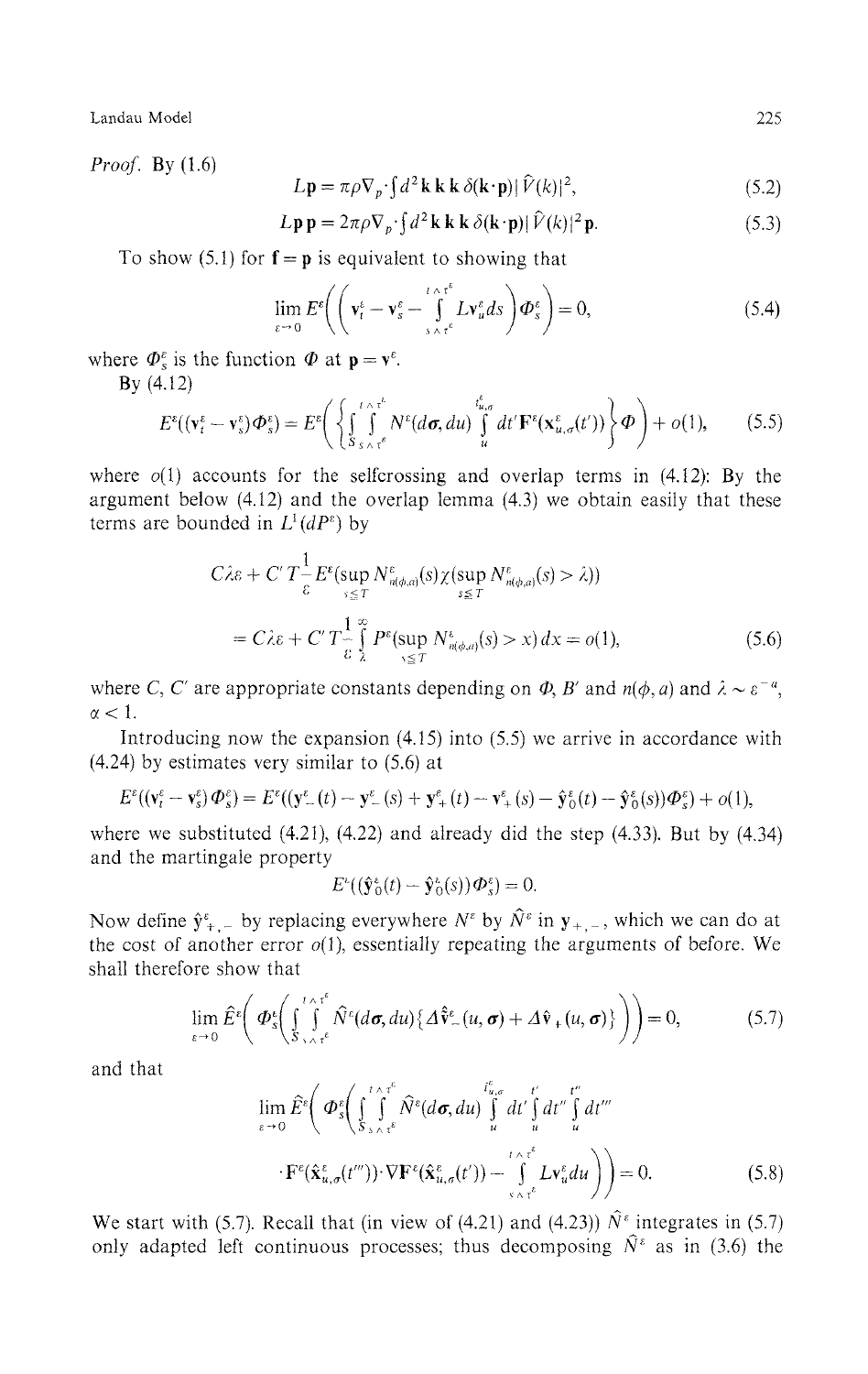martingale part vanishes and we may replace  $\hat{N}^{\epsilon}$  by  $\hat{\rho}^{\epsilon}$ . Next we change the order of integration in the term coming from  $\hat{y}^{\epsilon}_{+}$  (corresponding to going in (4.21) backwards from the second to the first equality). We thus arrive at the following expression for the expectation in  $(5.7)$  (with an error  $o(1)$ )

$$
\widehat{E}^{e}\bigg(\Phi_{s}^{\epsilon}\bigg\{\int_{S_{\gamma_{\wedge}\tau}^{\epsilon}}^{\epsilon_{\wedge}\tau_{\epsilon}^{\epsilon}}\widehat{\rho}^{\epsilon}(d\sigma, du)\bigg\}_{u}^{t_{u,\sigma}^{\epsilon}}dt'\bigg\}_{u}^{t'}dt''\bigg\}_{u}^{u}dt''\bigg\}_{\epsilon\geq 0}^{u}\bigg\{\widehat{N}^{e}(d\sigma', du')\bigg\}_{u}^{t''}
$$
\n
$$
\cdot\int_{u}^{t''}\mathbf{F}^{e}(\widehat{\mathbf{x}}_{u',\sigma}^{\epsilon}(t'''))\cdot\nabla\mathbf{F}^{e}(\widehat{\mathbf{x}}_{u,\sigma}^{\epsilon}(t'))dt'''\bigg\}_{u}^{t''}
$$
\n
$$
+\int_{S_{\gamma_{\wedge}\tau}^{\epsilon}}^{\epsilon_{\wedge}\tau_{\epsilon}^{\epsilon}}\widehat{N}^{e}(d\sigma, du)\int_{u}^{t_{u,\sigma}^{\epsilon}}dt'\int_{u}^{t''}\bigg\}_{s}^{t''}\widehat{\rho}^{e}(d\sigma', du')
$$
\n
$$
\cdot\int_{u}^{t''}\frac{dt'''}{e^{t''}}\mathbf{F}^{e}(\widehat{\mathbf{x}}_{u',\sigma'}^{\epsilon}(t'''))\cdot\nabla\mathbf{F}^{e}(\widehat{\mathbf{x}}_{u,\sigma}^{\epsilon}(t'))\bigg\}\bigg).
$$
\n(5.9)

Let

$$
\hat{\rho}_u^{\varepsilon}(d\sigma', du') = -v_u^{\varepsilon} \cdot d\sigma' \rho \varepsilon^{-2} du' \vee 0, \qquad (5.10)
$$

*p u (dσ\du') = -v <sup>u</sup> dσ<sup>f</sup>* and note that in variation norm on  $L_{\nu}$ ,  $u_{\nu}$ 

$$
\|\hat{\rho}_u^{\varepsilon}-\hat{\rho}^{\varepsilon}\|<\sup_{u\leq u^{'}\leq t_{u,\sigma}^{\varepsilon}}|\mathbf{v}_u^{\varepsilon}-\mathbf{v}_{u^{'}}^{\varepsilon}|.
$$

Furthermore let

$$
\hat{\mathbf{x}}_{u',\sigma',u}^{\varepsilon}(t) = \mathbf{v}_u^{\varepsilon}(t - u') + \boldsymbol{\sigma}' \varepsilon^2.
$$
\n(5.11)

We replace now in the first expectation in (5.1)  $\hat{\rho}^{\epsilon}(d\sigma, du)$ ,  $\Phi_s^{\epsilon}$  and  $\nabla \mathbf{F}^{\epsilon}(\hat{\mathbf{x}}_{u,\sigma}^{\epsilon}(t))$  by the "shifted"  $\hat{\rho}_{u-4s^2}^{\varepsilon}(d\sigma,du)$ ,  $\Phi_{s-4s^2}^{\varepsilon}$  and  $\nabla F^{\varepsilon}(\hat{x}_{u,\sigma,u-4s^2}^{\varepsilon}(t'))$ , and again by estimates very similar to previous ones this produces an error  $o(1)$ . (For the VF term recall the argument before (4.14).) But then  $N^{\varepsilon}(d{\bm\sigma}',du')$  integrates only  $\mathscr F_{u'}$ -measurable functions, so that from the decomposition of  $\hat{N}^{\varepsilon}$  only  $\hat{\rho}^{\varepsilon}(d\sigma', du')$  survives. We may then shift back again at the cost of  $o(1)$ .

In the second expectation in (5.9) we shift  $\rho^{\varepsilon}(d\sigma', du')$  to  $\hat{\rho}^{\varepsilon}_u(d\sigma', du')$  and  $F^{\varepsilon}(\hat{x}_{u',\sigma'}^{\varepsilon}(t'''))$  to  $F^{\varepsilon}(\hat{x}_{u',\sigma',u}^{\varepsilon}(t'''))$  so that  $\hat{N}^{\varepsilon}(d\sigma,du)$  integrates nonanticipative func tions, and thus also here only the compensator part survives.

We thus come from (5.9) to

$$
\hat{E}\left(\boldsymbol{\Phi}_{s}^{\varepsilon}\left\{\int_{S_{\gamma_{\wedge}\gamma_{\varepsilon}}^{\varepsilon_{\varepsilon}}}\int_{u}^{\varepsilon_{\wedge}\gamma_{\varepsilon}^{\varepsilon}}\hat{\rho}^{\varepsilon}(d\boldsymbol{\sigma}, du)\int_{u}^{\varepsilon_{u,\sigma}}dt'\int_{u}^{t'}dt''\int_{u-\varepsilon_{\varepsilon}^{\varepsilon_{\varepsilon}}}\int_{S}\hat{\rho}^{\varepsilon}(d\boldsymbol{\sigma}', du')\right]^{t''}\right]^{t''}\right\}
$$
\n
$$
+\hat{E}^{\varepsilon}\left(\boldsymbol{\Phi}_{s}^{\varepsilon}\left\{\int_{S_{\gamma_{\wedge}\gamma_{\varepsilon}}^{\varepsilon}}^{\varepsilon_{\varepsilon}\gamma_{\varepsilon}}\hat{\rho}^{\varepsilon}(d\boldsymbol{\sigma}, du)\int_{u}^{\varepsilon_{u,\sigma}}dt'\int_{u}^{\varepsilon_{u}}dt'''\int_{u}^{\varepsilon_{u}}\hat{\rho}^{\varepsilon}(d\boldsymbol{\sigma}', du')\right]^{t''}\right\}
$$
\n
$$
+\hat{E}^{\varepsilon}\left(\boldsymbol{\Phi}_{s}^{\varepsilon}\left\{\int_{S_{\gamma_{\wedge}\gamma_{\varepsilon}}^{\varepsilon}}^{\varepsilon_{\varepsilon}\gamma_{\varepsilon}}\hat{\rho}^{\varepsilon}(d\boldsymbol{\sigma}, du)\int_{u}^{\varepsilon_{u,\sigma}}dt'\int_{u}^{\varepsilon_{u}}dt'''\int_{u}^{\varepsilon_{u}}\hat{\rho}^{\varepsilon}(d\boldsymbol{\sigma}', du')\right]^{t''}\right\}
$$
\n
$$
\cdot\int_{u'}^{t''}\mathbf{F}^{\varepsilon}(\hat{\mathbf{x}}_{u',\sigma'}^{\varepsilon}(t'''))\cdot\nabla\mathbf{F}^{\varepsilon}(\hat{\mathbf{x}}_{u,\sigma}^{\varepsilon}(t'))dt'''\right\}\right)+o(1). \tag{5.12}
$$

Note that the integral over the force in the second expectation above may as well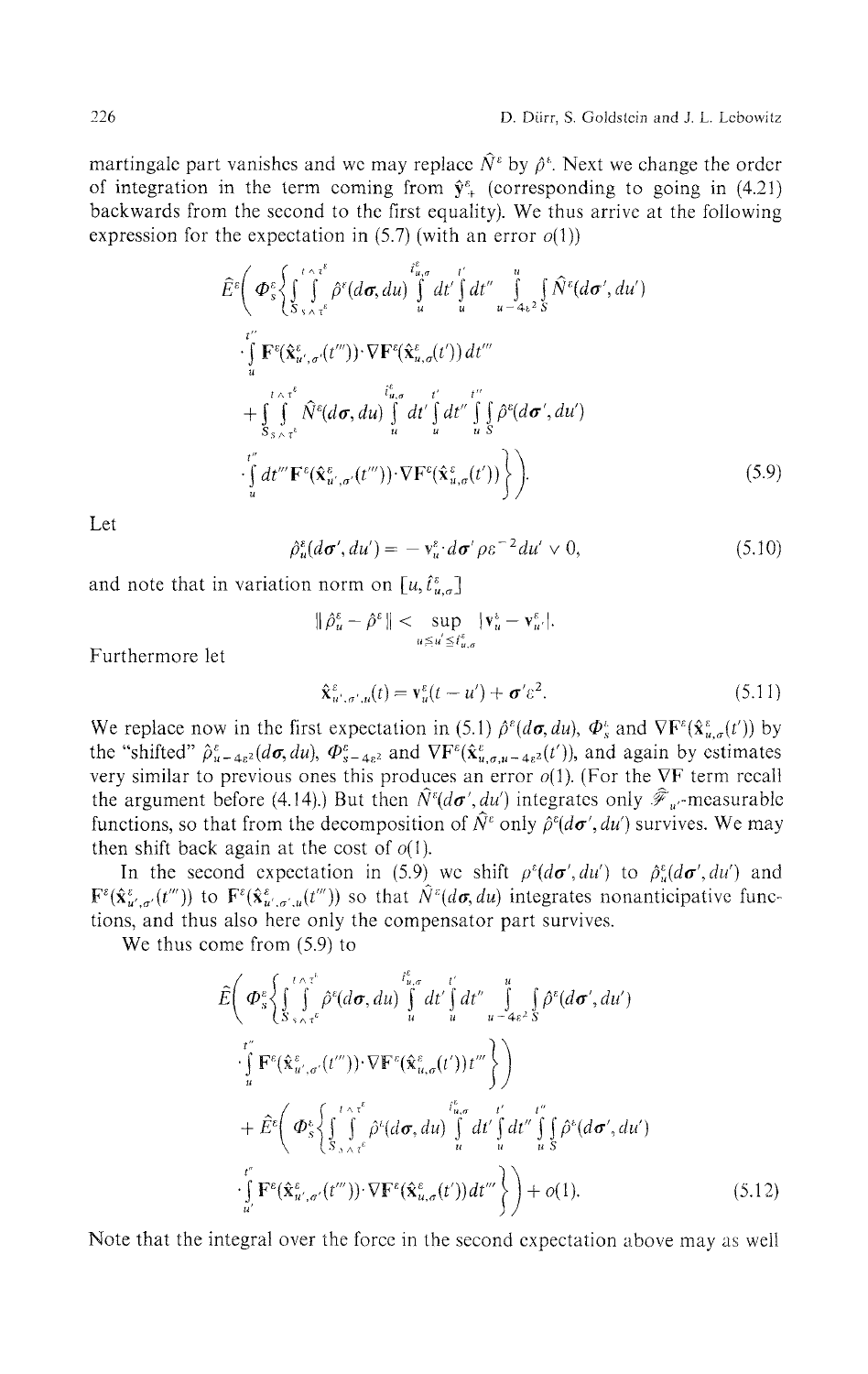start from *u.* Therefore combining the expressions in both expectations they become

$$
\int_{S_{\gamma\wedge\tau}\tau}^{\tau\wedge\tau'} \hat{\rho}^k(d\sigma, du) \int_u^{t_{u,\sigma}^s} dt' \int_u^{\tau'} dt'' \int_{-\infty}^{\tau''} \hat{\rho}^k(d\sigma', du') \cdot \int_u^{\tau''} dt''' \mathbf{F}^k(\hat{\mathbf{x}}_{u',\sigma',u}^v(t''')) \cdot \nabla \mathbf{F}^k(\hat{\mathbf{x}}_{u,\sigma}^e(t')) + o(1).
$$

Fixing all variables we do the integration over *u'* first: by (5.10) and (5.11)

$$
\int_{-\infty}^{t''} du' \mathbf{F}^{\varepsilon} (\mathbf{v}_u^{\varepsilon}(t'' - u') + \boldsymbol{\sigma}' \varepsilon^2) = \int_{-\infty}^{t''} du' \mathbf{F}^{\varepsilon} (\mathbf{v}_u^{\varepsilon}(t''' - u') + \boldsymbol{\sigma}' \varepsilon^2)
$$

$$
= \varepsilon \int_{0}^{\infty} dw \mathbf{F} (\mathbf{v}_u^{\varepsilon} w + \boldsymbol{\sigma}') = 0,
$$

since  $F$  is a gradient of a potential. (Note that if this were not the case the limit process would not live on the sphere, see [1].) Hence (5.12) is  $o(1)$ , and (5.7) follows.

To show (5.8) is a matter of computation: By (5.10), (4.13) and the martingale property we are led to consider

$$
\hat{E}^{\epsilon}\bigg(\Phi_s^{\epsilon}\bigg\{\int\limits_{S_{\gamma\wedge\tau}^{\epsilon}}^{t\wedge\tau^{\epsilon}}\hat{\rho}^{\epsilon}(d\sigma, du)\int\limits_{u}^{t_{u,\sigma}^{\epsilon}}dt'\int\limits_{u}^{t'}dt''\int\limits_{u}^{t''}dt'''\n\cdot\mathbf{F}^{\epsilon}(\hat{\mathbf{x}}_{u,\sigma}^{\epsilon}(t'''))\cdot\nabla\mathbf{F}^{\epsilon}(\hat{\mathbf{x}}_{u,\sigma}^{\epsilon}(t'))\bigg\}\bigg)
$$
\n
$$
=E^{\epsilon}\bigg(\Phi_s^{\epsilon}\bigg\{\int\limits_{S_{\gamma\wedge\tau}^{\epsilon}}^{t\wedge\tau^{\epsilon}}du\frac{\rho}{\epsilon^2}\int\limits_{\tau_u^{\epsilon}}^{t} \mathbf{v}_u\cdot d\sigma\int\limits_{u}^{t_{u,\sigma}^{\epsilon}}dt'\int\limits_{u}^{t'}dt''\int\limits_{u}^{t''}dt'''\bigg]
$$
\n
$$
\bigg[\frac{1}{\epsilon}\mathbf{F}(\mathbf{v}_u^{\epsilon}(t''-u)/\epsilon^2+\sigma)\cdot\frac{1}{\epsilon^3}\nabla\mathbf{F}^{\epsilon}(\mathbf{v}_u^{\epsilon}(t'-u)/\epsilon^2+\sigma)\bigg\}\bigg).
$$

After routine manipulations one sees that the integrand of the *u*-integral may be written as

$$
\rho \int_{\mathbf{v}_u} d\sigma \int_{-\infty}^{\infty} dt' \int_{-\infty}^{t'} dt'' \int_{-\infty}^{t'} dt''' \mathbf{F}(\mathbf{v}_u^{\varepsilon}t''' + \sigma) \cdot \nabla \mathbf{F}(\mathbf{v}_u^{\varepsilon}t' + \sigma)
$$
\n
$$
= \rho \int_{\mathbf{v}_u} d\sigma \int_{-\infty}^{\infty} dt' \int_{-\infty}^{t'} dt'' (t'-t'') \mathbf{F}(\mathbf{v}_u^{\varepsilon}t'' + \sigma) \cdot \nabla \mathbf{F}(\mathbf{v}_u^{\varepsilon}t' + \sigma)
$$
\n
$$
= -\rho \int d^2 \mathbf{r} \int_{-\infty}^{0} d\tau \mathbf{F}(\mathbf{r} + \mathbf{v}_u^{\varepsilon} \tau) \cdot \nabla \mathbf{F}(\mathbf{r}) = \text{``by symmetry''}
$$
\n
$$
\int_{-\infty}^{1} \rho \int d^2 \mathbf{r} \int_{-\infty}^{\infty} d\tau (\nabla_{\xi} \cdot \mathbf{F}(\mathbf{r} + \xi \tau) \mathbf{F}(\mathbf{r}))_{|\xi = \mathbf{v}_u^{\varepsilon}}
$$
\n
$$
= \frac{1}{2} \rho \nabla_{\xi} \cdot \int d^2 \mathbf{k} \int_{-\infty}^{\infty} d\tau e^{i\mathbf{k} \cdot \xi \tau} \mathbf{k} \mathbf{k} |\hat{V}(k)|_{|\xi = \mathbf{v}_u^{\varepsilon}}
$$

by Plancherel's theorem. One finally observes that

$$
\frac{1}{2}\int_{-\infty}^{\infty}d\tau e^{i\mathbf{k}\cdot\boldsymbol{\xi}\tau}=\pi\delta(\mathbf{k}\cdot\boldsymbol{\xi}),
$$

and comparing with (5.2), (5.9) follows by virtue of (5.4).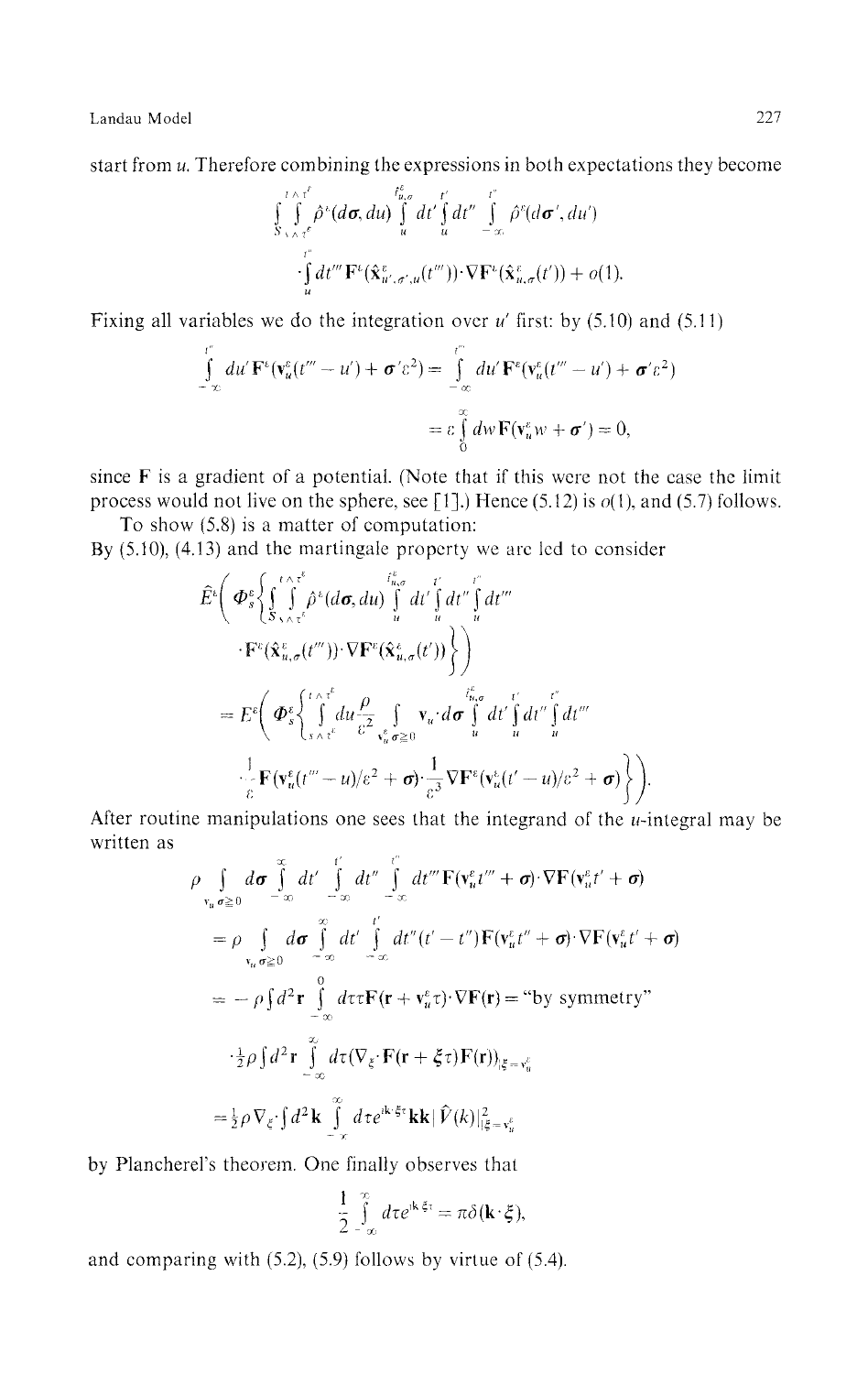The checking of the martingale property for the function **pp** is very similar to the above and its presentation is therefore omitted.

## **Appendix**

We present here briefly an argument for proving  $(2.4)$ .

Let  $v(t)$  be as in Theorem (1.3). Since  $x(t) = \int_0^t v(s) ds$  is almost surely a C<sup>1</sup>-curve, one may easily convince oneself that we need only show

$$
\lim_{\substack{a\to 0\\ \phi\to 0}} \nu(\tau_{\phi,a}\leq T)=0.
$$

Clearly

$$
\bigcap_{\substack{\phi>0\\a>0}} \{\tau_{\phi,a} \le T\} \subset TS \equiv \{\text{there exist } s < t \le T, \text{ such that }\\ \mathbf{x}(s) = \mathbf{x}(t) \quad \text{and} \quad \mathbf{v}(s) = \mathbf{v}(t) \quad \text{or} \quad \mathbf{v}(s) = -\mathbf{v}(t)\}.
$$

Hence we show that tangential selfintersections have probability zero:

**Lemma.**  $v(TS) = 0$ .

*Proof.* We shall use the following facts:<br>(A.1)  $(\mathbf{x}(t), \mathbf{v}(t))_{t>0}$  is Markovian.

 $(A, 2)$  The conditional probabili given ( $\mathbf{x}(s)$ ,  $\mathbf{v}(s)$ ) is absolutely continuous with bounded density for  $t > s$ . (A.3)  $v(t) = 1$  for all t.

(A.4)  $v(t)$ ,  $t \ge 0$ , is Hölder continuous with exponent  $\alpha < \frac{1}{2}$ .

(A.4) is above (A.2) follows from the hypoplicity of the  $(x,1)$  is clear.  $(x,2)$  follows from the hypoempticity of the operator

$$
-\frac{\partial}{\partial t} + \mathbf{v} \cdot \frac{\partial}{\partial \mathbf{x}} + L.
$$

(A.3) is clear and (A.4) is a well known fact about Brownian motion.

Let  $t_k \in [0, T]$ ,  $k \in \mathbb{N}$  be an enumeration of the rationals. Clearly

$$
TS = \bigcup_{k} TS(k),
$$

where

$$
TS(k) = \{ \text{there exist } s, t \leq T, s < t_k < t, \text{ such that}
$$
  

$$
\mathbf{x}(s) = \mathbf{x}(t) \quad \text{and} \quad \mathbf{v}(s) = \mathbf{v}(t) \quad \text{or} \quad \mathbf{v}(s) = -\mathbf{v}(t) \},
$$

and thus the lemma will follow from

$$
v(TS(k)) = 0, \quad k \in \mathbb{N}.\tag{A.5}
$$

By (A.1),  $(\mathbf{x}(u), \mathbf{v}(u))_{u \le t_k}$  and  $(\mathbf{x}(u), \mathbf{v}(u))_{u \ge t_k}$  are independent, given  $(\mathbf{x}(t_k), \mathbf{v}(t_k))$ . Hence for the conditional measure

$$
\nu(TS(k)|\mathbf{x}(t) = \mathbf{q}(t), t \leq t_k)
$$
  
\n
$$
\leq \lim_{\delta \to 0} \nu(\text{there exist } s, t \in [\delta, T] \text{ such that } \mathbf{x}(s) = \mathbf{q}(t)
$$
  
\n
$$
\text{and } \mathbf{v}(s) = \dot{\mathbf{q}}(t) \text{ or } \mathbf{v}(s) = -\dot{\mathbf{q}}(t) \equiv \lim_{\delta \to 0} \nu(T(\mathbf{q}, \delta)), \tag{A.6}
$$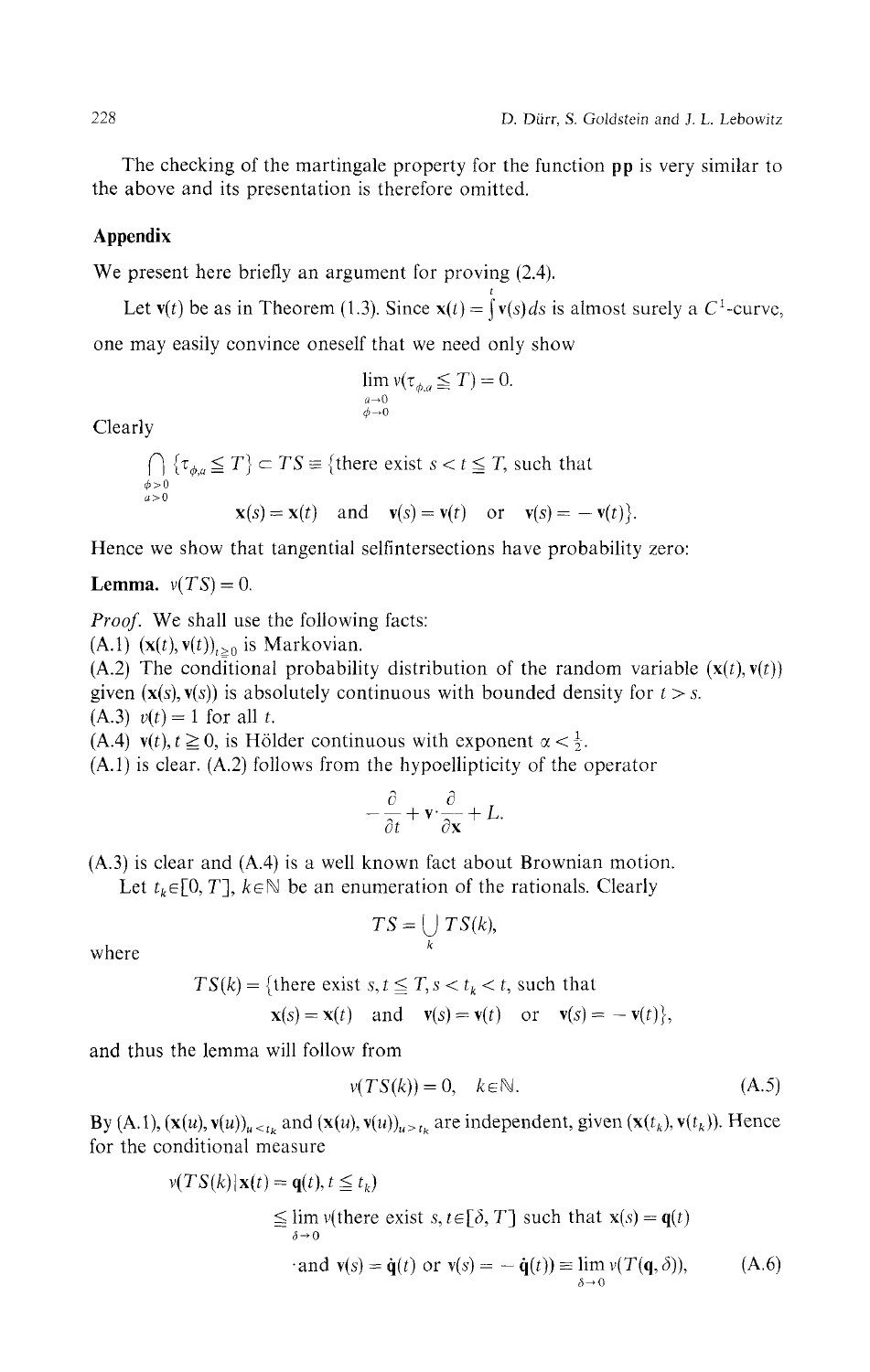where we used translation invariance of the process and  $q(t)$ ,  $t \leq T$  is a realisation of  $\mathbf{x}(t)$ ,  $t \leq T$ .

We show now that the right-hand side of  $(A.6)$  is zero. Then  $(A.5)$  follows from integration.

Draw a tube of thickness  $2/n$ ,  $n \in \mathbb{N}$  around q and split  $[0, T]$  into disjoint intervals  $[t_i^n, t_{i+1}^n]$  of lengths  $T/n$ ,  $i = 1, ..., n$ . At each  $t_i^n$  cut the tube orthogonal to the curve q to obtain segments  $A_i^n$  and clearly  $|A_i^n| < C/n^2$  for all *i* and some constant C. Now because of (A.3) for x intersecting q we must have for some *ί* and j,  $\mathbf{x}(t_i^n) \in A_i^n$ , and for the intersection to be tangential there must be some  $\tilde{t}_i^n \in I_i^n \equiv [t_{i-1}^n, t_{i+1}^n]$  and some  $\tilde{t}_i^n \in I_i^n$  for which

$$
\mathbf{v}(\tilde{\mathbf{t}}_i^n) = \pm \dot{\mathbf{q}}(\tilde{\mathbf{t}}_j^n).
$$

By (A.4) there is a *K* such that

$$
|\dot{\mathbf{q}}(t) - \dot{\mathbf{q}}(\tilde{t}_j^n)| \leq K(2T/n)^{\alpha}, \quad t \in I_j^n,
$$

and hence

$$
\mathbf{v}(\tilde{t}_i^n) \in H_j^n \equiv \big[ -K(2T/n)^{\alpha} \pm \dot{\mathbf{q}}(\tilde{t}_j^n), \pm \dot{\mathbf{q}}(\tilde{t}_j^n) + K(2T/n)^{\alpha} \big].
$$

Thus we have that

$$
v(T(\mathbf{q}, \delta)) \leq \sum_{i,j=1}^{n} v\left( \left\{ \mathbf{x}(t_i^n) \in A_j^n \right\} \cap \left\{ \mathbf{v}(\tilde{t}_i^n) \equiv H_j^n, \quad \tilde{t}_i^n \in I_i^n \right\} \right)
$$
  

$$
\cap \left\{ \sup_{\substack{s.t \leq T \\ |t-s| < 2T/n}} |\mathbf{v}(t) - \mathbf{v}(s)| < (T/n)^{1/4} \right\} \right)
$$
  

$$
+ v\left( \left\{ \sup_{\substack{s.t \leq T \\ |t-s| < 2T/n}} |\mathbf{v}(t) - \mathbf{v}(s)| \geq (T/n)^{1/4} \right\} \right)
$$
  

$$
\leq C' n^2 \sup_j |A_j^n| (2(K(2T/n)^{\alpha} + (T/n)^{1/4}))
$$
  

$$
+ v\left( \left\{ \sup_{\substack{s.t \leq T \\ |t-s| < 2T/n}} |\mathbf{v}(t) - \mathbf{v}(s)| \geq (T/n)^{1/4} \right\} \right)
$$

by (A.2). Since  $|A_i^n| \leq C/n^2$ , the first term goes to zero as  $n \to \infty$ . For the second term note that for given K and  $\alpha > 1/4$  and n large enough,

$$
\begin{cases}\n\sup_{\substack{s,t \leq T \\ |t-s| < 2T/n}} |\mathbf{v}(t) - \mathbf{v}(s)| < K |t-s|^{\alpha} \\
\end{cases}
$$
\n
$$
\subset \left\{\sup_{\substack{s,t \leq T \\ |t-s| < 2T/n}} |\mathbf{v}(t) - \mathbf{v}(s)| < K (2T/n)^{\alpha} \\
\end{cases}\right\}
$$
\n
$$
\subset \left\{\sup_{\substack{s,t \leq T \\ |t-s| < 2T/n}} |\mathbf{v}(t) - \mathbf{v}(s)| < (T/n)^{1/4}\right\}.
$$

Now the first set increases with *K* to the full space, hence the probability of the last set will go to one as  $n \to \infty$ , and the probability of its complement will go to zero.